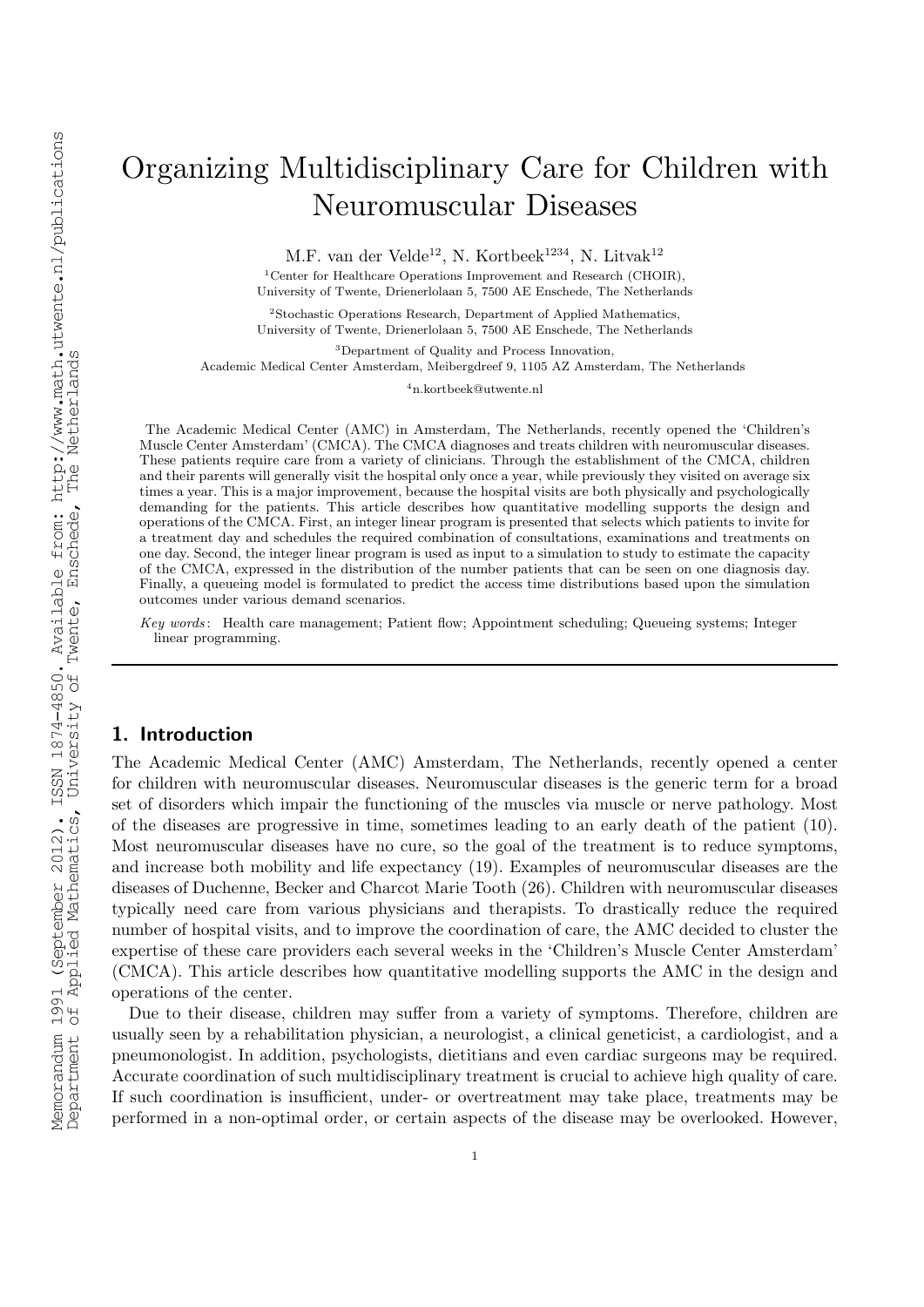since the different disciplines are accommodated at different locations within the hospital, this coordination is a challenging task.

With the opening of the CMCA, care coordination for children will be significantly improved. Regularly, a treatment day is organized on which the required disciplines come together to see multiple patients. Physicians discuss the condition of the different patients, so that diagnoses are settled earlier and treatments are better customized. Through the establishment of the CMCA, children and their parents will generally visit the hospital only once a year, while previously they visited on average six times a year. This is a major improvement, because the hospital visits are both physically and psychologically demanding for the patients. Also, the great responsibility and burden is taken away from the parents: to gather all relevant information from the different hospital visits and to schedule the right appointments at the right point in time. Consequently, the CMCA will simultaneously increase quality of care and patient-centeredness.

However, realizing centralized care is not an easy task. First of all, all physicians should cooperate and reserve time for the treatment days in their already busy schedules. Second, for each treatment day patients have to be selected and scheduled in an optimal way. Since the schedules are heavily constrained, construction by hand is very time consuming and does not guarantee the best solution. Third, due to the small size of the patient group, the treatment days are not often organized, and due to the many constraints, only a few patients can be scheduled in one treatment day. Consequently long access times may arise. This article will show that Operations Research techniques can be very helpful in these design and control issues. It contributes to the logistic questions on two levels:

• Treatment day scheduling. First, we developed a day scheduling algorithm to tackle the challenging task of scheduling the required combinations of consultations, diagnostics and treatment in combination on one day. Based upon the analysis of historical data and interviews with physicians and therapists, we collected all relevant restrictions and preferences. Next, we developed an Integer Linear Program (ILP) in close cooperation with the neuromuscular disease care experts. This ILP simultaneously selects which patients to invite for a particular treatment day, and generates an optimal day schedule, in compliance with all restrictions and preferences.

• Access time evaluation. Second, we developed a model to derive the distribution of the access times of newly diagnosed patients. Simulations are performed in which the scheduling algorithm is iteratively applied. As such, probability distributions of the number of patients that can be invited to one treatment day is obtained. These distributions are input for a Markov model by which access time distributions are determined. Since the CMCA has started very recently demand predictions are very uncertain, estimations run from 20 to 50 new patients per year. Therefore, various demand scenarios are considered. The influence of the several constraints on the day schedules on access times are analysed and improvements are proposed.

The outcomes of this study are used to advise the AMC on how often treatment days should be organized, for which care providers the availability should be reconsidered, and which day-schedule preferences could better be dropped. For example, initially the physicians were to have at least two appointments per day. Our research showed that such constraint resulted in very long access times because only patients with the same needs could be scheduled together. Basing on our results, this constraint and several other highly restricting constraints have been adjusted or removed.

This paper is organized as follows. Section 2 describes the characteristics of the case study setting. Section 3 gives an overview of related literature. Section 4 presents the ILP model for planning of a treatment day. The planning algorithm is applied to data of the aimed patient group, and the results for these patients are presented. Based on the results of this planning algorithm, an access time model is derived in Section 5, and numerical results are given for the AMC case. The paper ends with a discussion in Section 6.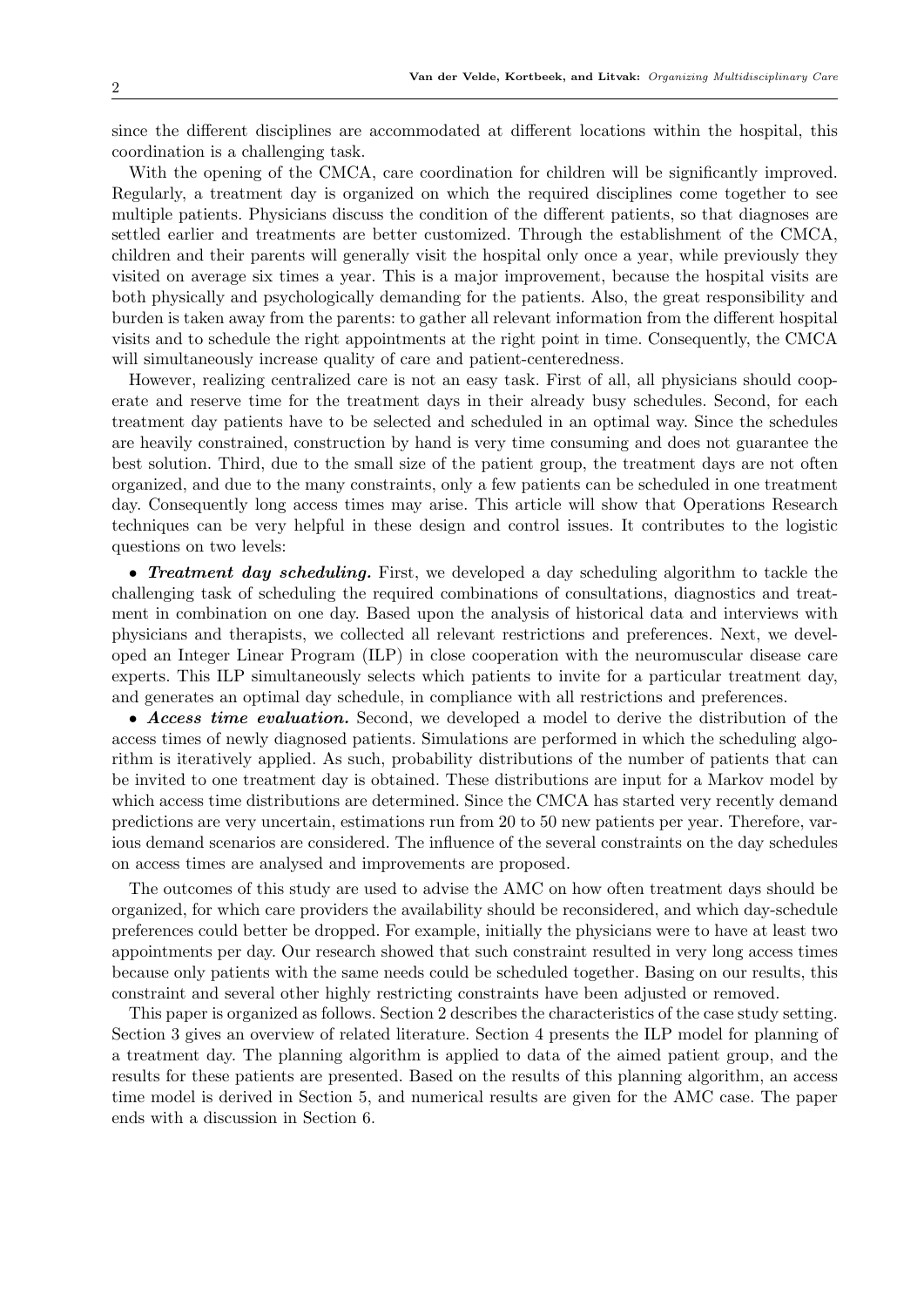# 2. Background

The CMCA aims at children up to eighteen years old who have a neuromuscular disease (follow-up patients), or are suspected of having one (new patients). The CMCA does not invite follow-up and new patients on the same day, because a different team of physicians is required. Therefore, 'diagnosis days' are organized for patients suspected of having a neuromuscular disease, and 'followup days' for patients who have already been diagnosed. A summary of the patient flow is displayed in Figure 2.

*Preconsultation.* When a physician suspects a neuromuscular disease, the patient and the parents are first asked to fill out a questionnaire at home, which is then assessed by the CMCA. If the questionnaire does not support the suspicion of a neuromuscular disease, the patient will not be invited to the CMCA.

*Diagnosis day.* If a patient is eligible for a diagnosis day, a set of required consultations and examinations is determined during a meeting between the 'core members' of the multidisciplinary treatment team. The core members are the physicians who are together responsible for the patient's treatment. They will all see the patient during the diagnosis day. The team is completed by a nurse practitioner who provides administrative support to both physicians and patients. For diagnosis days the core of the team is formed by a paediatric neurologist, a clinical geneticist, and the nurse practitioner.

Next, the patient is scheduled to come to the AMC for a diagnosis day. On this day, there will first be an intake meeting between the patient and the nurse practitioner. Then, the prescribed



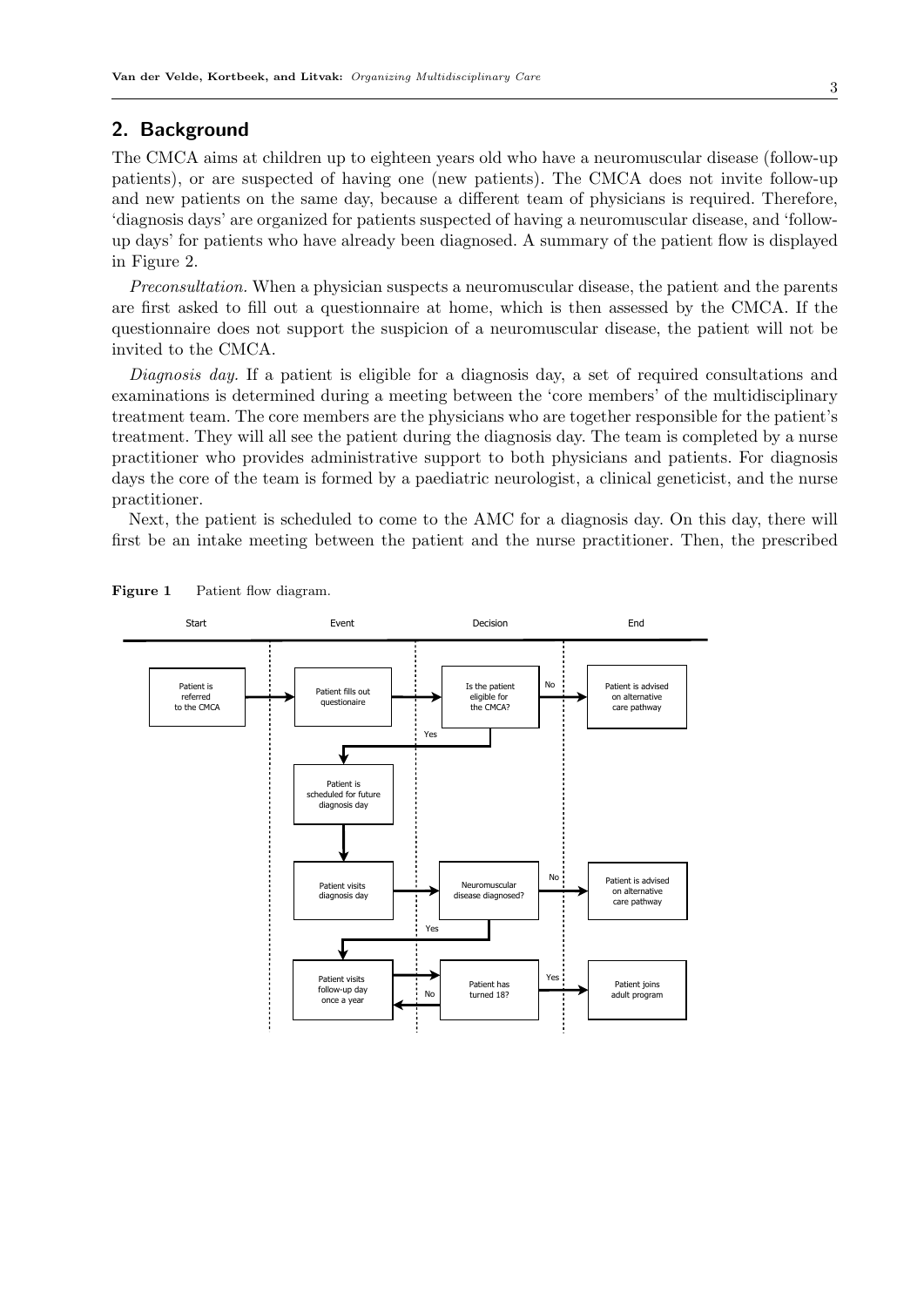|                                            |    |                                                                                 |                                   |                  |             | Appointment (minutes) |                                  |                      |                        |                          |                                     |                    |                        |          |              |                                  |
|--------------------------------------------|----|---------------------------------------------------------------------------------|-----------------------------------|------------------|-------------|-----------------------|----------------------------------|----------------------|------------------------|--------------------------|-------------------------------------|--------------------|------------------------|----------|--------------|----------------------------------|
|                                            |    | Necessary                                                                       |                                   |                  | Desirable   |                       |                                  |                      |                        |                          |                                     |                    |                        |          |              |                                  |
|                                            |    | <u>ಗ್ರ</u><br>$\overline{\phantom{0}}$<br>×<br>ಲ<br>evaluation<br>and<br>Intake | geneticist (45)<br>Clinical       | Neurologist (45) | (15)<br>MTM | (30)<br>Paediatrician | (30)<br>Rehabilitation physician | Physiotherapist (45) | Blood examination (15) | Clinical photograph (15) | (60)<br>/ ECG<br>Cardiac ultrasound | (75)<br><b>EMG</b> | Muscle ultrasound (45) | MRI (60) | $X-ray$ (30) | (120)<br>muscle<br>Needle biopsy |
| Patient type                               | %  |                                                                                 | Required by $x\%$ of the patients |                  |             |                       |                                  |                      |                        |                          |                                     |                    |                        |          |              |                                  |
| Myopathy (MP)                              | 39 | 100                                                                             | 100                               | 100              | 100         | 50                    | 50                               | 50                   | 100                    | 100                      | 50                                  | 15                 | 100                    | 15       | 20           | 15                               |
| Neuropathy (NP)                            | 39 | 100                                                                             | 100                               | 100              | 100         | 50                    | 50                               | $\overline{a}$       | 100                    | 100                      |                                     | 50                 |                        |          |              |                                  |
| Spinal muscular atrophy (SMA)              | 20 | 100                                                                             | 100                               | 100              | 100         | 50                    | 50                               | 50                   | 100                    | 100                      |                                     | 15                 | 50                     |          | 10           |                                  |
| $\overline{2}$<br>Neuromotor disease (NMD) |    | 100                                                                             | 100                               | 100              | 100         | 50                    | 50                               |                      | 50                     | 100                      |                                     |                    |                        |          |              |                                  |

Table 1 The required appointments per patient type type.

consultations and examinations will take place. Halfway the afternoon, a Multidisciplinary Team Meeting (MTM) is scheduled in which the outcomes of the consultations and examinations are discussed. If possible a diagnosis is settled, and a care plan is designed. Otherwise, additional examinations are scheduled (not on the same day). After the MTM, the neurologist shares the conclusions with the patient. During the day the nurse practitioner is present to act as a host for the patient and to guide the patient through the different examinations. The day finalizes with a meeting between the patient, parents, the nurse practitioner, to answer remaining questions and to explain the further care pathway.

*Follow-up programme.* If the conclusion of the diagnosis day is that the patient has a neuromuscular disease, he will continue to the follow-up programme. During this programme, the physicians monitor the health of the patient and give advice on how to reduce and handle symptoms. Most of the check-ups have to be performed annually, therefore the patient will visit a follow-up day once a year. Here, the core of the team consists of a paediatric neurologist, a paediatrician, a rehabilitation physician and the nurse practitioner. Also, the set of required appointments is different than for the diagnosis day and depends on the type and severity of the disease a patient suffers from. The set-up of a follow-up day is as follows: an intake with the nurse practitioner, examinations, a first MTM, consultations, a second MTM, a feedback consultation by a rehabilitation physician, and a final consultation with the nurse practitioner. When the patient turns 18, he will proceed to the adults track.

**Day schedule.** A month prior to a diagnosis day, the patients are selected who are preferably invited for the diagnosis day of the next month. If there are it at least two candidate patients, a diagnosis day is scheduled. Otherwise, the hospital considers it to be inefficient. A feasible day schedule has to be composed to asses how many patients can actually be invited. The schedule of a treatment day is highly constrained: some physicians are only available on specific times of the day, for some consultations several physicians have to be present, appointment precedence constraints have to be satisfied, all results of diagnostic tests have to be available before the MTM can start, etcetera. Based upon the predominant suspected disease, patients are assigned to one out of four patient types. For each type, the percentage of patients that require a certain appointment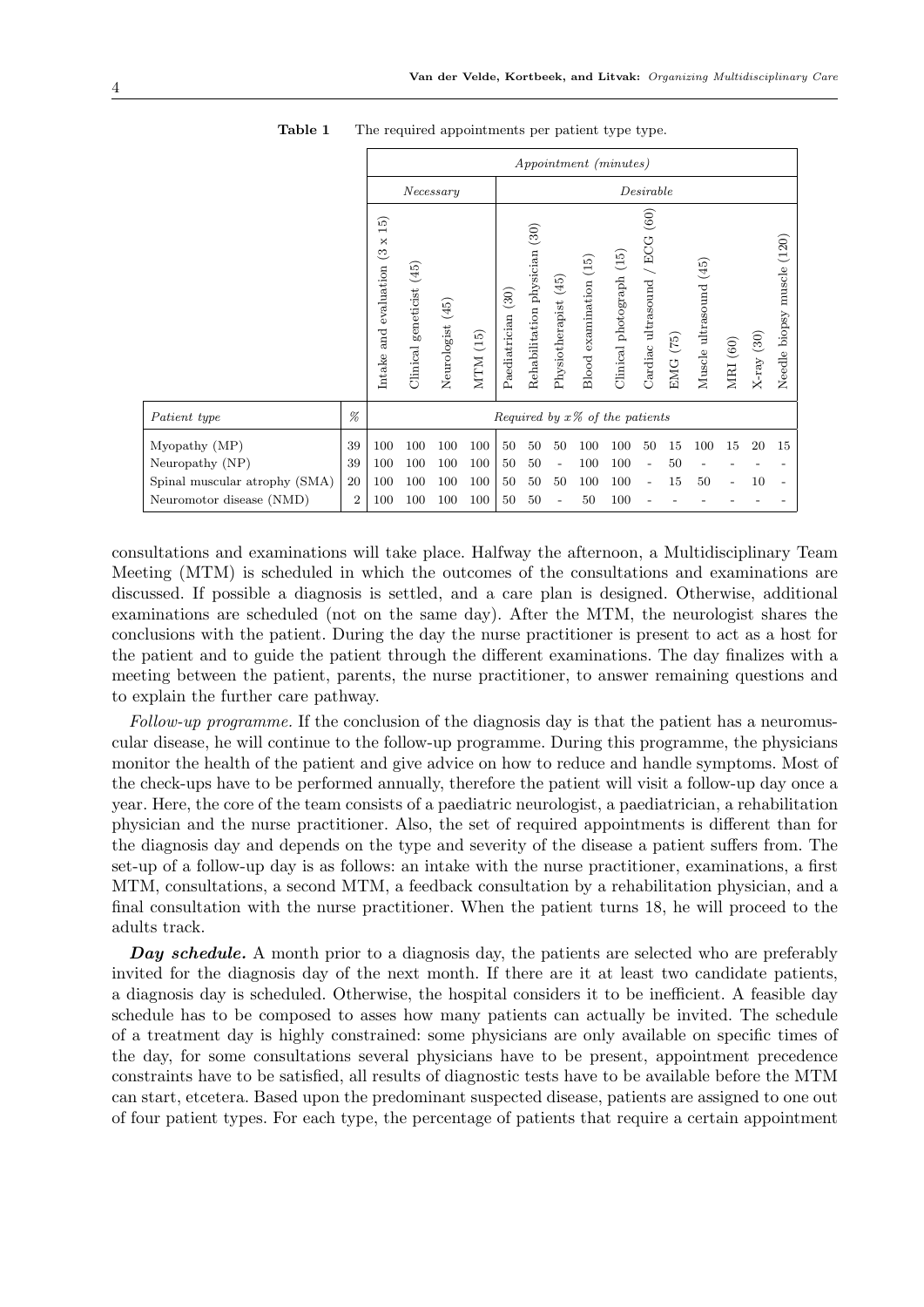**Figure 2** Time line patient access time to diagnosis day (Legend:  $D =$  diagnosis day,  $Q =$  questionnaire received,  $N =$  not yet scheduled because of the waiting list,  $S =$  scheduled for next treatment day,  $V =$  visit takes place).



is listed in Table 1. These numbers are based on estimations of the involved physicians and data from the patients who have been treated before, outside the CMCA. The core team members subdivide for each patient the list of required consultations and examinations in 'necessary' and 'desirable' appointments. A patient is invited to a diagnosis day if all necessary appointment can be scheduled. Further, the trade-off has to be addressed between skipping some of the desirable (but not necessary) appointments in order to invite more patients, or keeping all appointments and inviting less patients. Clearly, the latter option will result in longer access times. In Section 4, an integer linear program is presented that simultaneously addresses: (1) rational patient selection in conjunction with the appointments to be executed, and (2) the creation of a day schedule. The resulting access times are analysed in Section 5.

Access times. The next concern in designing and operating the CMCA are the access times that are to be expected for diagnostic patients. For follow-up days access times are no major issue, since the candidate patient are known well in advance, and patients are required to revisit between 12 to 15 months after their last treatment day. Therefore, the access times for follow-up patients are well-predictable. This, in contrast to the access times of new patients. For these patients the access time is counted as the number of days between the reception of the completed questionnaire and the patient's visit. The time line for a patient to get access to a diagnosis day is illustrated in Figure 2. The AMC strives for a maximum access time of seven weeks for diagnosis days, which is quite ambitious in the initial setting, as diagnosis days are initially intended to be planned once a month. The access times will grow rapidly if the number of patients treated in a diagnosis day is insufficient. However, due to the variety in patient types, the complexity of the set of scheduling constraints, and diverging availability of the different care providers, the number of patients that can be invited for each diagnosis day cannot be easily predicted. Section 5 addresses this issue by presenting a Markov model by which the access time distribution for diagnosis patients is derived based upon the probability distribution of the number of patients that can be seen on a particular diagnosis day.

# 3. Literature

Designing appointment systems in health care is a topic that has received considerable attention in the literature. Two comprehensive surveys are provided in (4, 15). Appointment systems can be regarded as a combination of two distinct queueing systems. The first queueing system concerns customers making an appointment and waiting until the day the appointment takes place. The second queueing system concerns the process of a service session during a particular day. Gupta and Denton (15) identify several open challenges in appointment scheduling, of which prominent ones are planning coordinated packages of care for patients needing treatment from several health services, scheduling in highly constrained situations, and linking the access process and the day process. These challenges are addressed in the current paper.

Appointment scheduling concerns designing blueprints for day-appointment schedules with typical objectives as minimizing customer waiting time, and maximizing resource utilization or minimizing resource idle time (16). The literature has mostly focused on scheduling a given number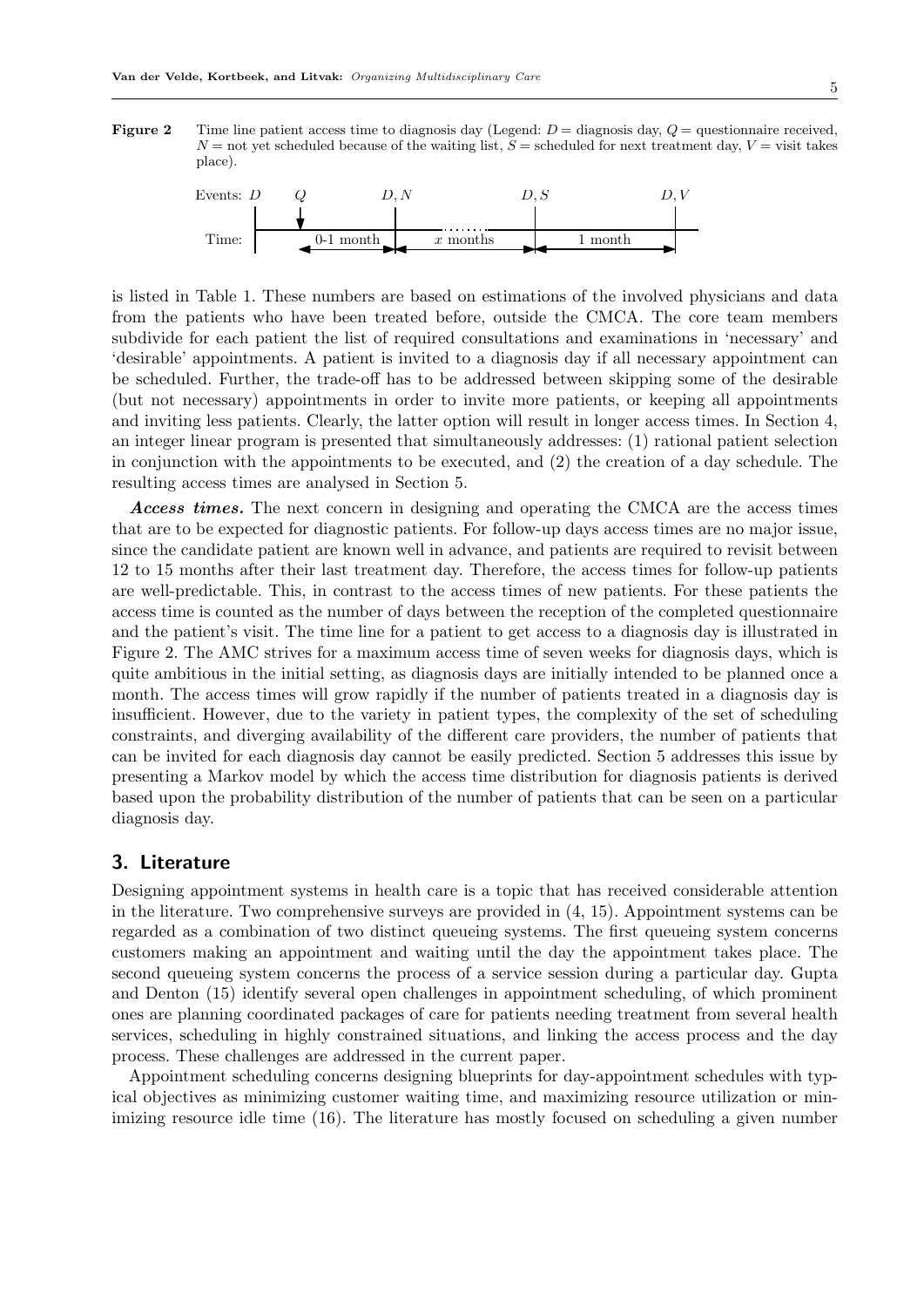of single appointments on a particular day for an individual service provider (4). Scheduling multiple appointments at once for a single discipline for a planning horizon of one day or one week is done in (6, 7, 23), without considering access times. In these references, given sets of physical therapy treatments of given sets of patients on a particular day are scheduled. Chien et al. (6, 7) formulate this problem as a hybrid shop scheduling problem, and solve it by developing a genetic algorithm (7), combined with data mining techniques in later work (6). Podgorelec and Kokol (23) develop a scheduling algorithm based on genetic algorithms and machine learning.

ILP approaches for highly constrained *mono*disciplinary treatment planning can be found in (8, 9, 22, 25) for radiotherapy and chemotherapy treatment planning. For these patients treatments have to be scheduled during a given number of weeks, strictly taking into account the required rest periods. When access times have to be minimized, it is important to have good rules according to which patients are selected to be admitted from the waiting lists  $(17, 27)$ . Conforti et al.  $(8, 9)$ develop an ILP for radiotherapy treatment planning, so that a maximum number of patients is planned from the waiting list, thereby minimizing the access time of patients while maximizing device utilization. However, they do not explicitly evaluate access times. Turkcan et al. (25) develop a two stage ILP approach for solving a similar problem, but without the patient selection decision. In the first stage patients are assigned to days, and in the second stage appointment times are given to all patients on their assigned days. The objectives are minimizing access times, treatment delays and staff overtime. A time horizon of a week is considered in (22), in which one appointment per patient should be planned for a single discipline. Ogulata et al. (22) develop an integer linear programming (ILP) model, that is broken down into three manageable hierarchical stages to resolve computational difficulty. In the first stage patients are selected, in the second stage patients are assigned to therapists, and in the third stage patients are scheduled throughout a day. A different three-stage hierarchical model is introduced in (24), where mixed ILP is used to design schedules for multidisciplinary rehabilitation care, on a larger planning horison. The applicability of the model in (24) is enhanced by allowing exogeneously planned appointments. An ILP approach to schedule *multi*disciplinary treatments one-by-one for rehabilitation patients is presented in (2). In this reference, access times are evaluated by simulation.

Models that do evaluate access times without considering day schedules are available for homogeneous patient populations. Examples of isolated access time models based on continuous-time queueing models are the  $M(t)|M|s(t)$  queue as studied in (13) and the adapted  $M|M|s$  queue that models time-dependent demand as studied in (14). Models to evaluate the length of hospital waiting lists are introduced in (29), and further studied in for example (11). To preserve the discrete-time nature, (18) presents a slotted queueing model in discrete time that is solved by a generating function approach based upon (3). We model access times as waiting times of customers in a queue with batch service, where batch size is at least two, and the maximum batch size is derived from the solution of the scheduling problem. Queueing systems with batch service were first considered by Bailey (1), motivated, as in this paper, by evaluation of access times for out-patients in hospitals. Other applications mentioned in the literature are in transport, control of traffic flows, and manufacturing. There is a vast literature on the analysis and numerical evaluation of queues with batch service, see e.g.  $(5, 20, 21, 12)$ . In this paper we approximate the queueing process with a finite Markov chain and use the renewal theory to derive stationary waiting times.

# 4. Appointment scheduling

In this section, a mathematical model is formulated and implemented to decide which patients are invited to visit the center for the next treatment day (both diagnosis and follow-up) and to compute an optimal schedule for this day. We first give an overview of the properties of the model. Next, we make some remarks on computation of the solution, and finally, present the results for diagnosis days. For clarity of presentation, the detailed mathematical formulation of the model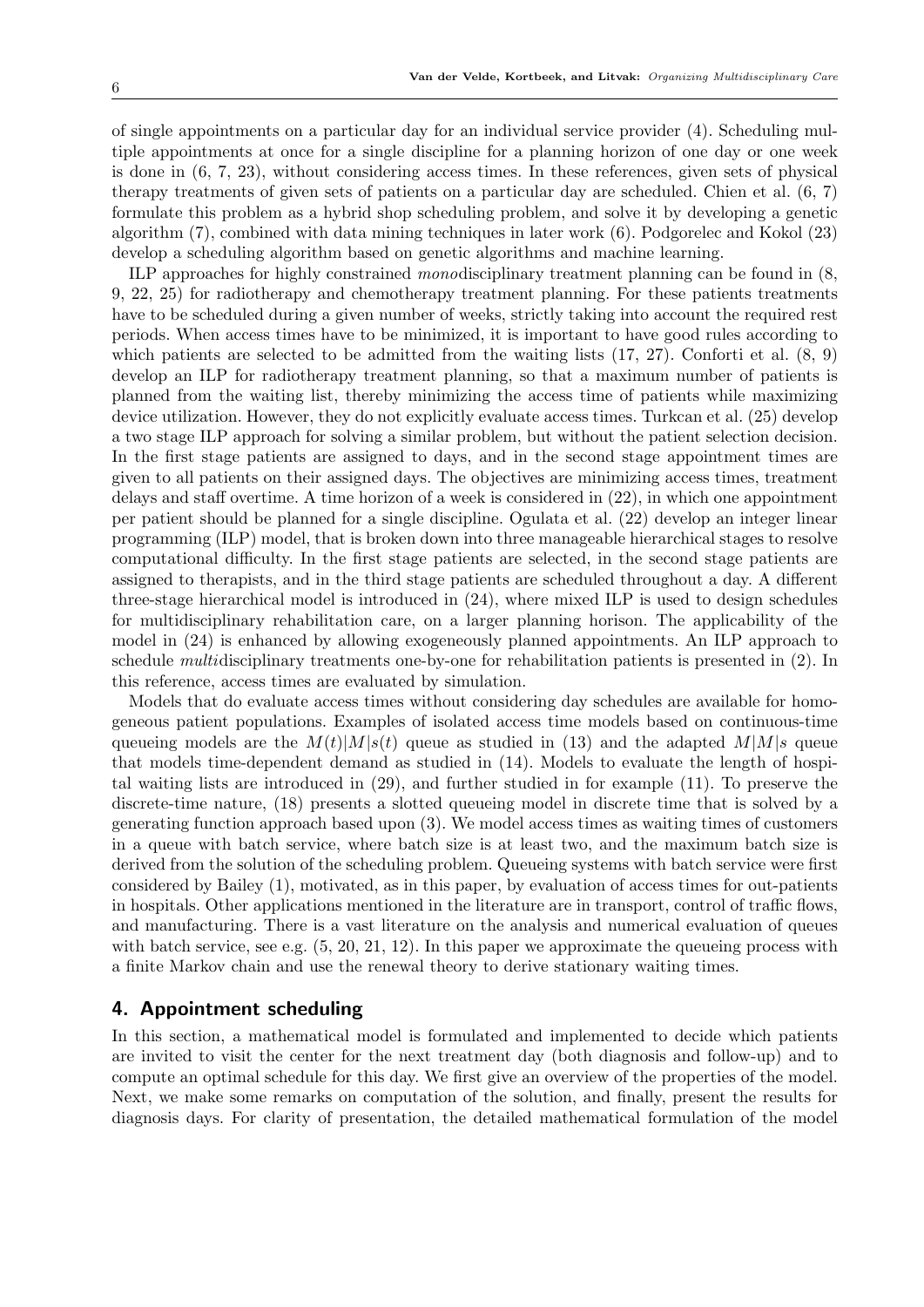is displayed in the appendix. The model was formulated in close cooperation with the CMCA healthcare professionals. Several versions of the model were designed and tested. Each time, the formulation and the inclusion or exclusion of specific constraints and objectives were discussed based upon the outcomes on various test problems. Here, we restrict ourselves to presenting the end result.

## 4.1. Model formulation

We model the construction of a day schedule for a treatment day as an Integer Linear Program (ILP). To do so, we divide a treatment day in time slots of equal length. The decisions to be made are: which patient gets which appointment at what time slot with which resource(s), which can be staff members and/or equipment. Thus, the decision variables are:

$$
z_{j,p,s,t} = \begin{cases} 1 & \text{if patient } j \text{ has an appointment with resource } s \\ & \text{for procedure } p \text{ starting at time slot } t, \\ 0 & \text{otherwise.} \end{cases} \tag{1}
$$

We say that a patient has a *complete visit* if all his/her appointments are scheduled (both the necessary and desirable appointments, recall Section 2). If some of the desirable (but not necessary) appointments are omitted we say that a patient has a *partial visit*. We are interested in which patients have a complete visit, which have a partial visit, and at what time they have which appointment. The formal description of these variables can be found in Table 5, see Appendix A. The constraints and objectives will be described in the next subsections, the mathematical formulation is given in Appendix A.

### **Constraints.** We distinguish several types of constraints:

*Patient selection.* A patient has most of his appointments, all of them, or none. The visit of such a patient is thus a complete visit, a partial visit, or the patient is not scheduled. The amount of appointments that are allowed to be omitted is patient specific. At least two patients should be scheduled on a treatment day for it to take place. Patients are scheduled according to the first-come-first-serve discipline.

*Basic constraints.* A patient gets each treatment at most once, a treatment is carried out by a resource that has the necessary qualifications, a resource can only be scheduled at one place at a time and should be available.

*Precedence constraints.* Some treatments have to be performed before others, there is a minimum amount of time between the starting times of some combinations of treatments.

*CMCA specific appointment constraints.* Some of the appointments of a patient can take place simultaneously. For example, an orthopedist and physiotherapist can treat one patient at the same time. A patient needs time to rest, therefore, at least half an hour per three hours must be free from appointments. Some appointments are obligatory. If these are not scheduled, the patient cannot be scheduled.

*Patient specific constraints.* A patient cannot get more appointments than he or she can physically handle in a day. Therefore, sometimes appointments of a patient have to be spread over several days. This number of days is given per patient. However, an appropriate fraction of total appointment time should be scheduled on the first treatment day in order to avoid scheduling problems in future.

*Multidisciplinairy Team Meeting (MTM) constraints.* The MTM is scheduled as a series of appointments, one per patient, in consecutive time slots, to make it just one meeting. All core team members should be present at the MTM. In some cases, the MTM must start at a fixed time. In other cases, this time may be flexible.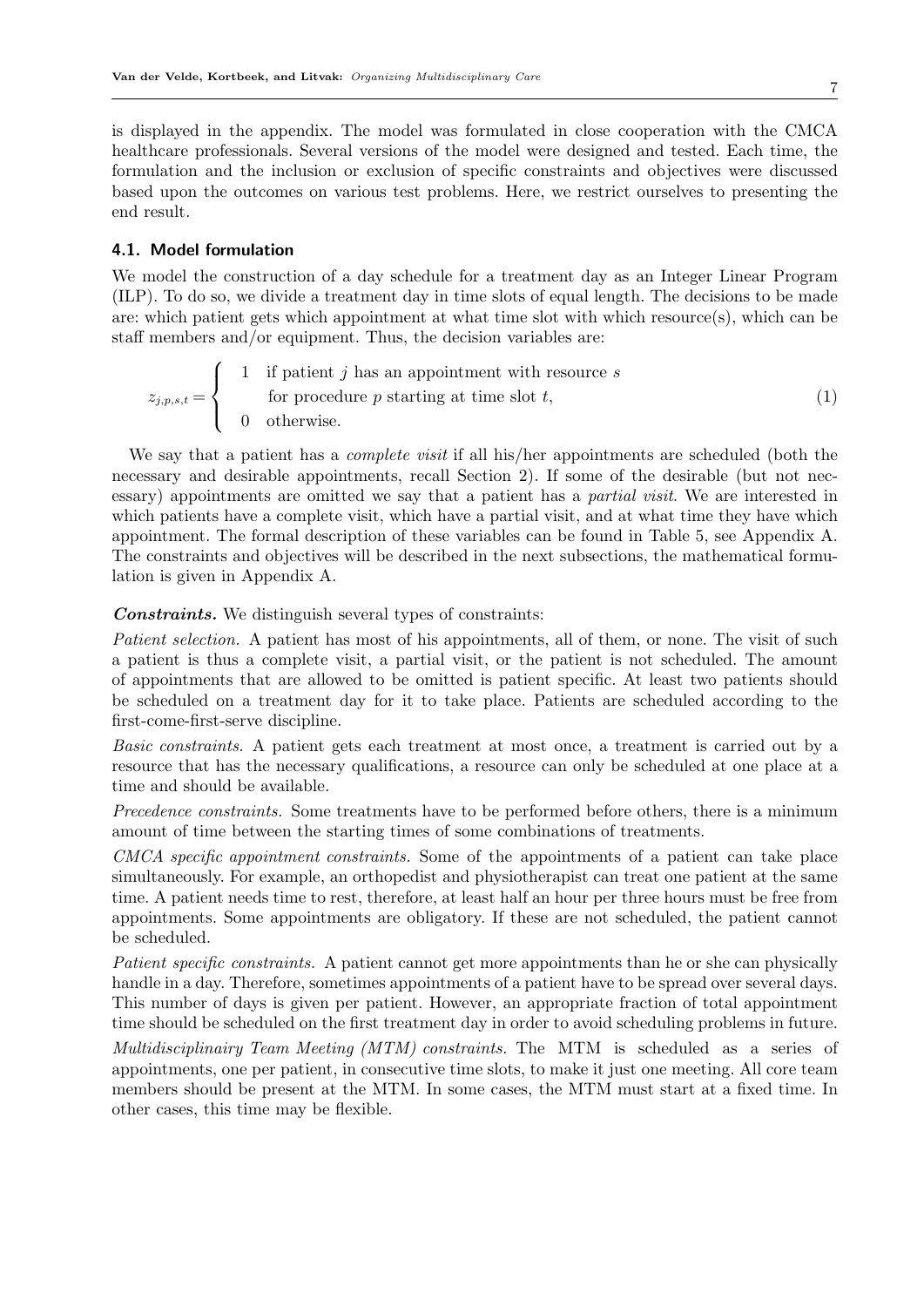*Defining constraints.* The final constraints are required for the mathematical formulation. They determine the starting and end times of the patients and staff members, and determine whether a patient has an appointment at a certain time or not.

Objectives. The following objectives have been formulated, in descending order of priority:

- 1. Maximize the number of patients that have a complete visit
- 2. Maximize the number of patients that have a partial visit
- 3. Maximize the treatment time of all scheduled patients
- 4. Minimize the idle time in the schedules of the staff
- 5. Minimize the idle time in the schedules of the patients

The objective of the ILP is to maximize the sum of the weighted rewards on these objectives. In the objective function (see (34)), objectives 1, 2, 3, 4, and 5 are respectively rewarded by weight factors  $\alpha, \beta, \gamma, \delta$ , and  $\epsilon$ . One may observe that the objective function contains multiple goals that are possibly in conflict. By varying the weight factors in the objective function, the relative importance of the various goals can be specified.

## 4.2. Computed schedules

The ILP was implemented using the program AIMMS. The solver employed is Cplex 12.2, using the branch and bound technique. A run is stopped as soon as the gap between the LP-bound and the best solution so far is less than 1%, thus, when a nearly optimal solution has been found. The first four objectives have always found their optimal value by then, the fifth not necessarily.

All input parameters of the ILP are set according to the real AMC data. Table 2 displays the availability of all resources during a diagnosis day. For brevity, we do not include other data such as appointments precedence and qualifications of the staff to carry out the procedures. Table 3 lists the values used for weight factors. To determine these values, the CMCA clinicians scored the relative importance of objective on a 0-10 scale. As the objectives are not measures on the same scale, we applied a normalization factor to each factor in order to get comparable measures. These normalization factors, multiplied by the relative importance, resulted after several calibration runs in the listed weight factor values. An example of the result for the schedule of a diagnosis day is displayed in Figure 4.2.



Table 2 Resource availabilities on a diagnosis day.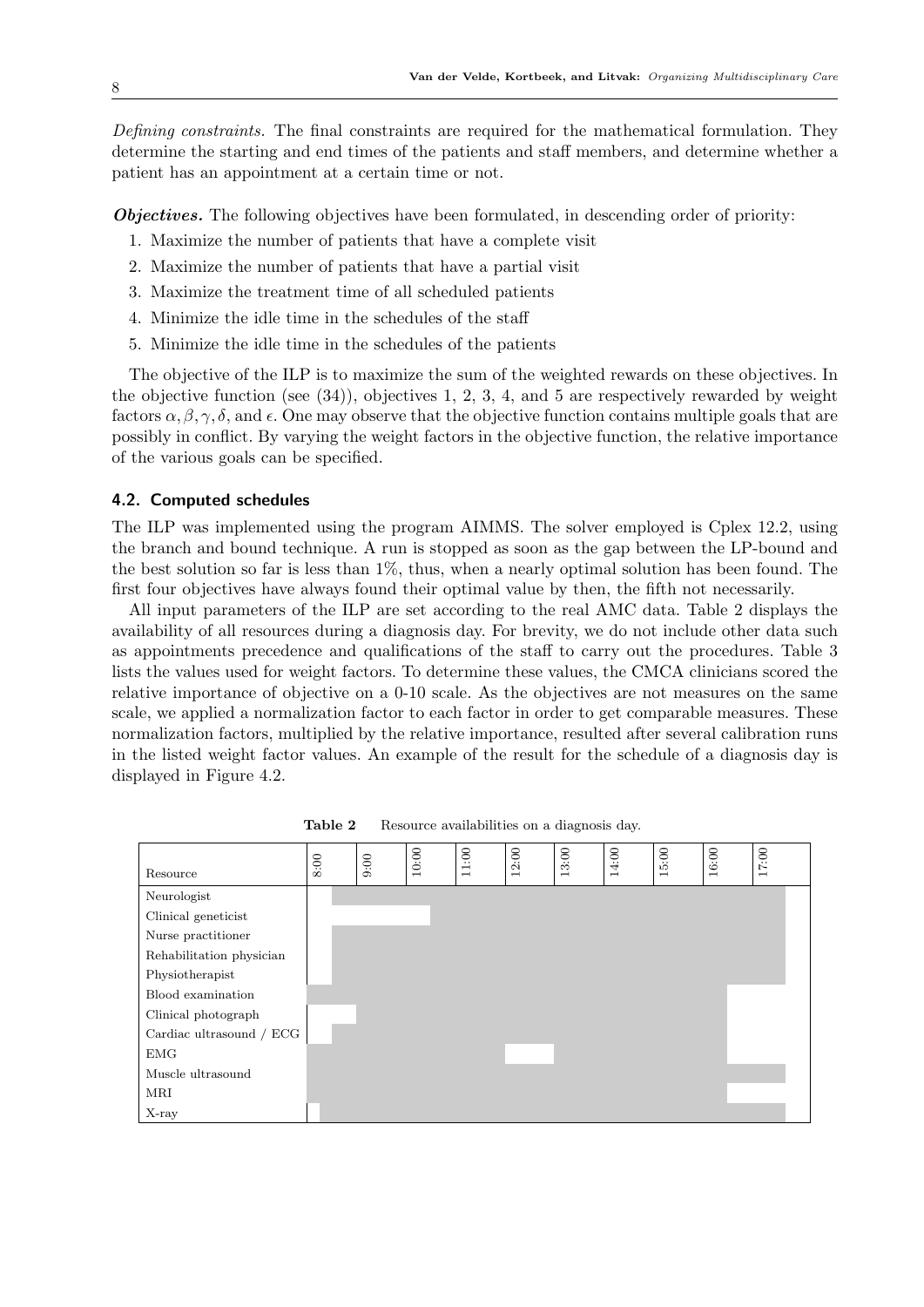|   | Objective Weight factor Importance Value |    |     |
|---|------------------------------------------|----|-----|
|   | $\alpha$                                 | 10 | 100 |
| 2 |                                          | 8  | 50  |
| 3 |                                          | 10 | 2   |
|   | δ                                        | 6  | 20  |
| 5 | $\epsilon$                               | 5  |     |

Table 3 Weight factor values.

Several bottlenecks have been identified in the scheduling of diagnosis days. The following issues restrict the capacity of the CMCA, and need consideration when the CMCA desires to expand:

- Each patient has to visit the clinical geneticist for 45 minutes. However, this physician is available only from 10:30h. These consultations have to take place before the examinations. Since a fifth patient can visit the clinical geneticist at the earliest at 13:30h, just a little time is left for the examinations.
- The result of the blood examination has to be known before the MTM. However, obtaining these results takes two hours, and the blood examination cannot be done before the consultation with the clinical geneticist. Thus, at most three patients that can have a blood examination, regardless of their other appointments.
- Each patient has two appointments after the MTM, one with the neurologist and one with the nurse practitioner. In combination with the growing length of the MTM as there are more patients, this results in less time for consultations and examinations before the MTM.
- Half of the patients with a neurological disease need to have an EMG examination. The examination takes more than an hour, and the outpatient clinic is closed during lunch time (12:00-13:00). Therefore, at most two patients can have this examination on one day. When there are five patients on one diagnosis day, just one patient can take the EMG examination, regardless of the other appointments needed.

# 5. Access time analysis

Recall that an access time of a patient is defined as the time span from returning the questionnaire until being present at a diagnosis day. In this section, we derive the distribution of access times, assuming that the patients are scheduled in the first-come-first-serve (FCFS) fashion. First, the capacity of a diagnosis day of the CMCA is analysed. Then, a Markov model is formulated to evaluate access time distribution. Finally, we present numerical results on various demand scenarios.

#### 5.1. Number of scheduled patients per diagnosis day

The number of patients that can be scheduled in one diagnosis day is defining for access times. However, due to the complexity of the scheduling problem, this number cannot be directly modelled or predicted, therefore, a simulation study has been performed to determine its distribution. A list of 5900 patients and their arrival times was constructed at random, based on the data given in Table 1. Next, for consecutive diagnosis days, the first five patients on the list were selected, and an optimal schedule was constructed. If less than five patients were on the waiting list, then the optimal schedule was constructed for all patients on the list. When a patient was scheduled, he was deleted from the list. Table 4 shows the distribution of the number of patient visits scheduled, given the waiting list size. We schedule the patients in groups of five because, as observed from Table 4, there is a high probability that a group of five patients can be scheduled, while it is never possible to schedule six patients. The latter statement can easily be proven by combining the information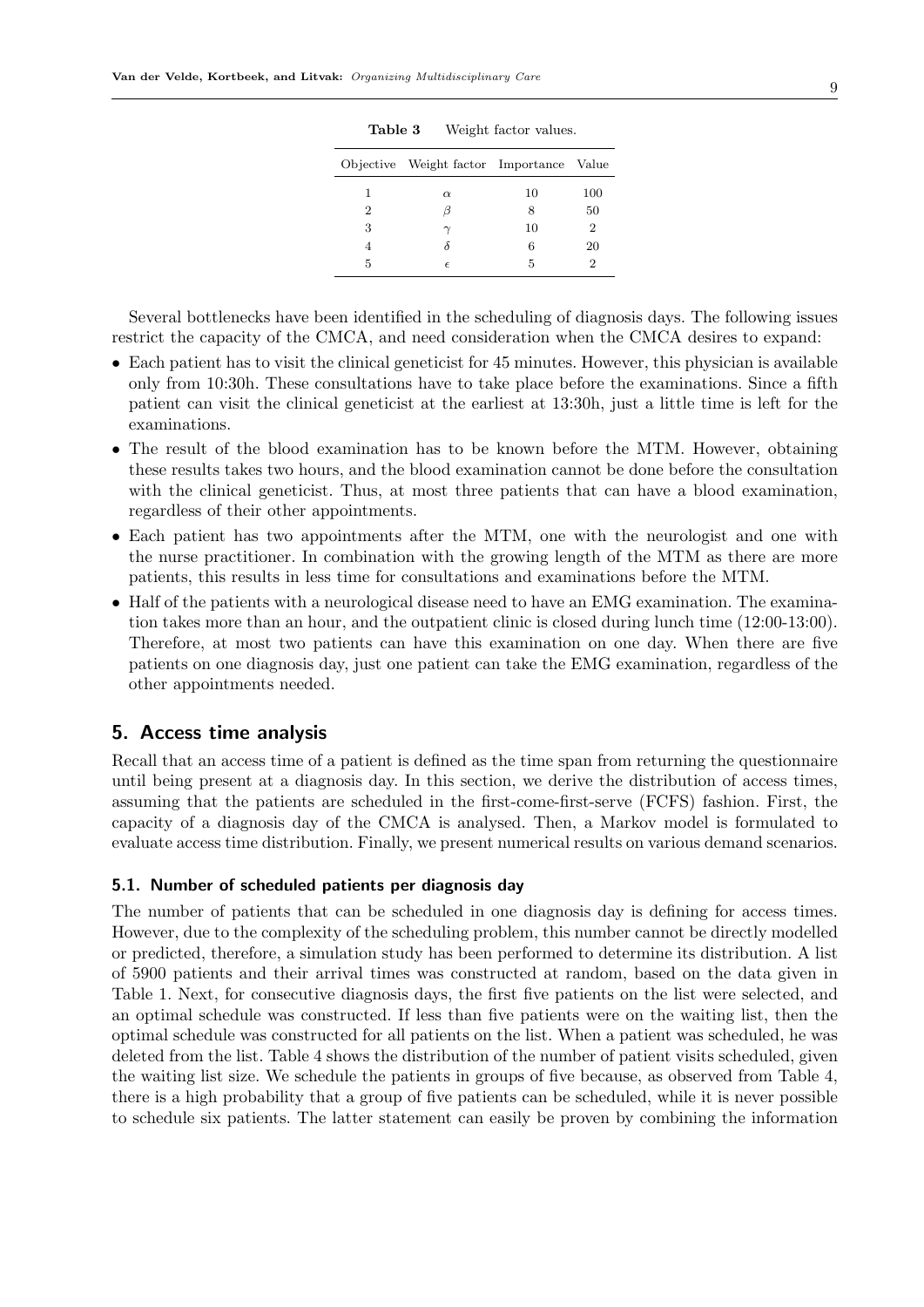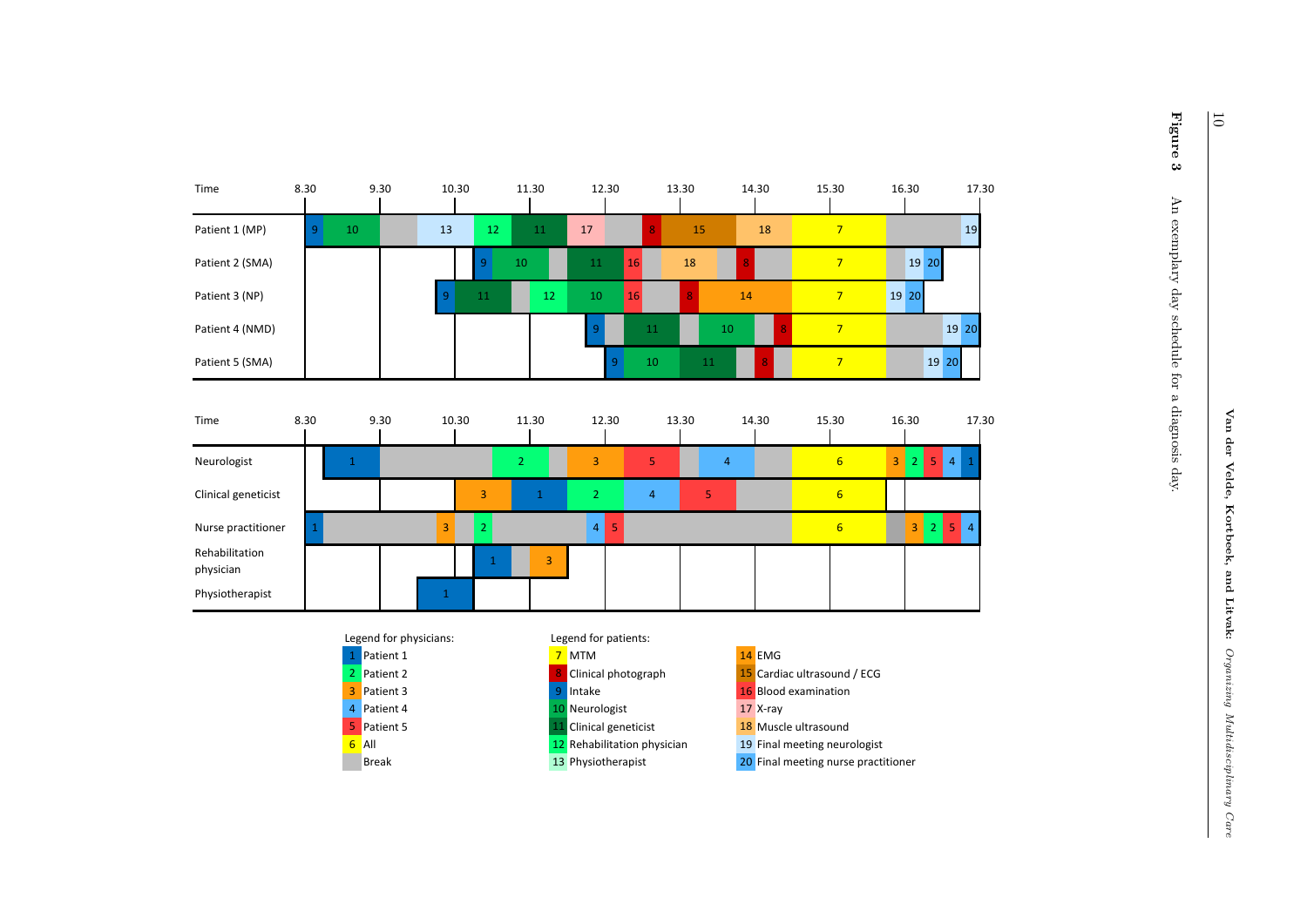|                     | Number of patients scheduled |                          |      |         |                     |   |
|---------------------|------------------------------|--------------------------|------|---------|---------------------|---|
| Length waiting list | $\overline{0}$               | $\overline{\phantom{0}}$ | 2    | 3       |                     | h |
| $\mathbf{1}$        | $100\%$                      |                          |      |         |                     |   |
| $\overline{2}$      |                              | $\omega_{\rm{max}}$      | 100% |         |                     |   |
| 3                   |                              |                          |      | $100\%$ |                     |   |
| 4                   |                              |                          |      | $0.3\%$ | 99.7%               |   |
| 5                   |                              |                          |      | $0.3\%$ | $13.7\%$ 86.0\%     |   |
| 6                   |                              |                          |      |         | $0.3\%$ 13.7% 86.0% |   |

Table 4 The distribution of the capacity of diagnosis days.

on the availability of the clinical geneticist, the blood examination, the length of the MTM and the priority of complete visits over partial visits. If two patients are scheduled both have a complete visit. If three or more patients are scheduled, then in almost all cases (99%) three patients have a complete visit and the others have a partial visit, otherwise two patients have a complete visit and the others have a partial visit.

As soon as one patient cannot be scheduled while his predecessors have been scheduled, it is obligatory to schedule this patient on the next diagnosis day. Simulations have shown that mainly the needs of four scheduled patients, and not the needs of a fifth patient, determine whether the fifth patient can be scheduled or not. Thus, we can assume that the number of patients scheduled on a diagnosis day depends only on the size of the waiting list, and is independent of how many and which patients were scheduled for other diagnosis days.

#### 5.2. Model description

We model the arrivals of new patients as a Poisson process, of which the arrival rate  $\lambda$  (patients per year) is known. The service discipline is FCFS. A year is split into  $m$  time periods of equal length, with one diagnosis day per time period. At the opening of the CMCA, the value for  $m$ proposed by the AMC is twelve.

Recall the procedure given in Figure 2. An access time of a patient consists of three parts. (1) The time until the end of the time period. This time is stochastic and has a uniform distribution. (2) The number of full time periods the patient has to wait until being scheduled. This is stochastic, and has a discrete distribution W which has to be determined. (3) The time between being scheduled and the actual visit to the hospital. This time is deterministic.

Let  $A_n$  be the random number of arrivals in time period n. Denote by  $Q_n$  the number of waiting patients at the *end* of time period n. Out of  $Q_n$  waiting patients, a random number  $B_n$  of patients are scheduled for diagnosis day n. The distribution of  $B_n$  depends on the value of  $Q_n$ . Table 4 contains conditional probabilities  $P(B_n = b|Q_n = q)$ ,  $q \ge 0$ ,  $0 \le b \le q$ , for the CMCA case study, obtained from simulations as discussed in Section 5.1.

The main performance characteristic of interest is the access time of the patients. Denote by  $W_n$ the access time of a patient that arrived at time period n. The distribution of  $W_n$  depends on the queue length at the *beginning* of time period n, denoted by  $Y_n$ . The following equations hold:

$$
Q_n = Y_n + A_n,\tag{2}
$$

$$
Y_{n+1} = Q_n - B_n, \quad n = 1, 2, \dots
$$
\n(3)

Here  $A_n$  is independent of the other random variables, and  $B_n$  depends on  $Q_n$ . Assuming that the arrival rate is not too high, it will often happen that all waiting patients in the queue are scheduled. In that case, the stochastic process  $W_n$  will soon reach stationarity, therefore, we choose to obtain its stationary distribution  $W$ . To this end, we first determine the stationary distribution Y of  $Y_n$  and then obtain the distribution of W using the renewal theory argument. The details of the derivation are provided in the Appendix B.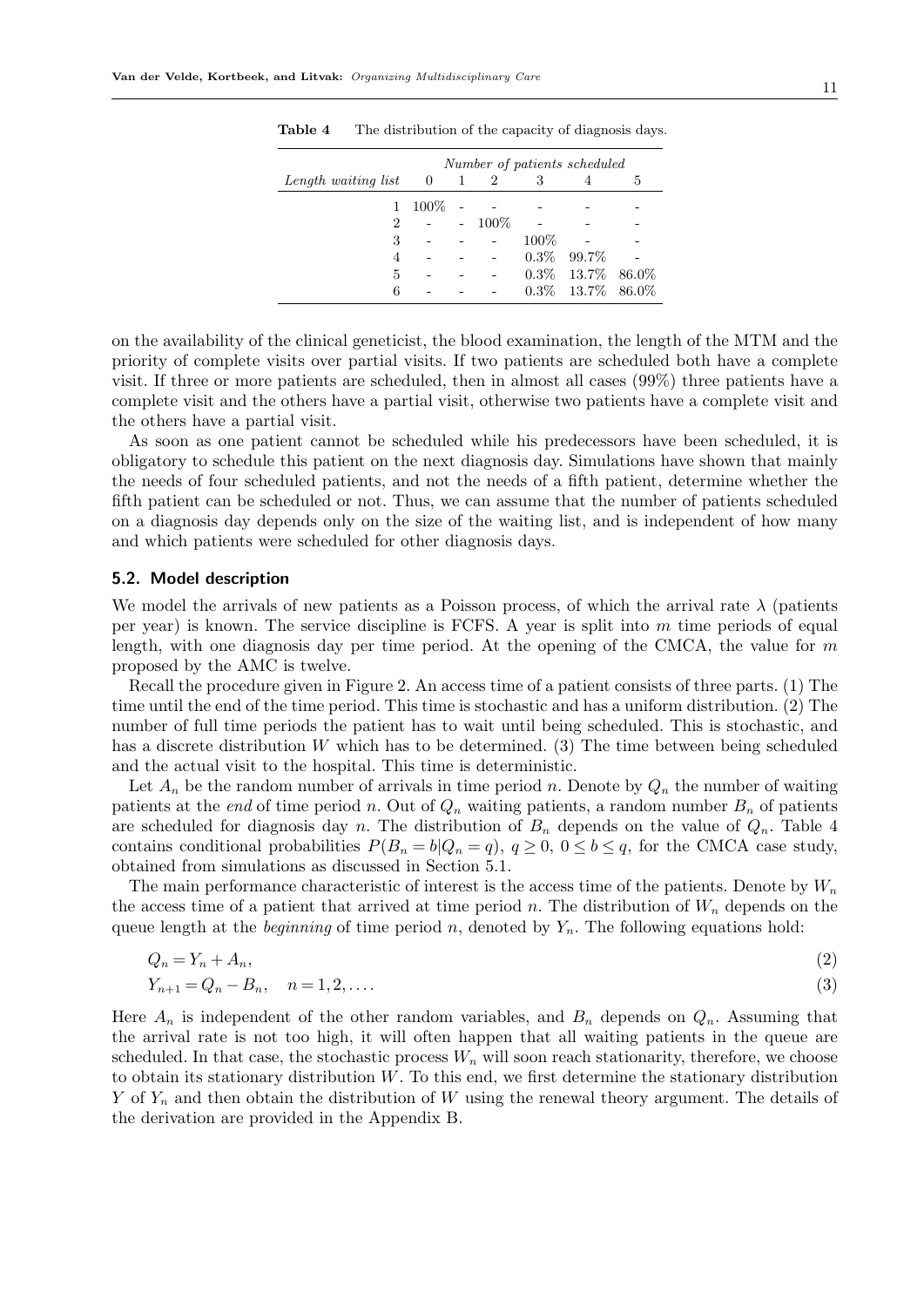

**Figure 4** Average access times in months  $(m=12)$ .

#### 5.3. Numerical results

The distribution of W is evaluated numerically, by approximating  $Y_n$  with a finite Markov chain. This approach is justified by the fact that the queue lengths are typically short. We will present the results computed for our case study. The initial frequency of diagnosis days that the CMCA will apply is (at most) twelve such days per year, therefore,  $m = 12$ . Next, as stated in Section 2, the arrival rate is estimated to be between twenty and fifty patients per year. The time between being scheduled for a diagnosis day and the actual visit to CMCA is precisely one month. For these input parameters we obtain the total average access times, from the time the questionary is received till the hospital visit. The results are presented in Figure 4. We see that excessively large access times are observed in two extreme cases. When the arrival rate is small, less than ten patients per year, large access times arise because at least two patients have to be scheduled on one day, and thus arriving patients often have to wait for another arrival. When there are more than fifty patients a year, large average access times arise since the maximal capacity is almost met. In between, the average access time is stable at a value just below two months.

The shape of the distribution of the access times heavily depends on the arrival rate  $\lambda$ . This can be seen in Figure 5. When the arrival rate is low, the moment in a month when a patient arrives does not have any influence on the distribution of the access times. However, as the value of  $\lambda$  increases, a heavier dependence shows, because the patients that arrive at the beginning of a month have a considerably higher chance to be scheduled earlier.

We emphasize that the access times are heavily dependent on the constraints of the scheduling problem. When the bottleneck constraints, as mentioned in Section 4.2, are relaxed, then large groups of patients can be scheduled together. For example, if the clinical geneticist would be available all day, it will in some cases be possible to schedule one more patient per day. This will increase the maximum capacity and result in smaller access times.

# 6. Discussion

We showed how combining integer linear programming, simulation, and queuing theory helps the AMC in organizing care for children with neuromuscular diseases. The treatment center embodies a transformation from supply-driven to demand-driven patient care. Customized diagnostics and treatment can be offered in a combined visit. To realize this, all practical constraints and preferences were collected and incorporated in an ILP by which feasible day schedules for multiple patient visits can be constructed. Simulations give insight in the capacity of the CMCA, given the availability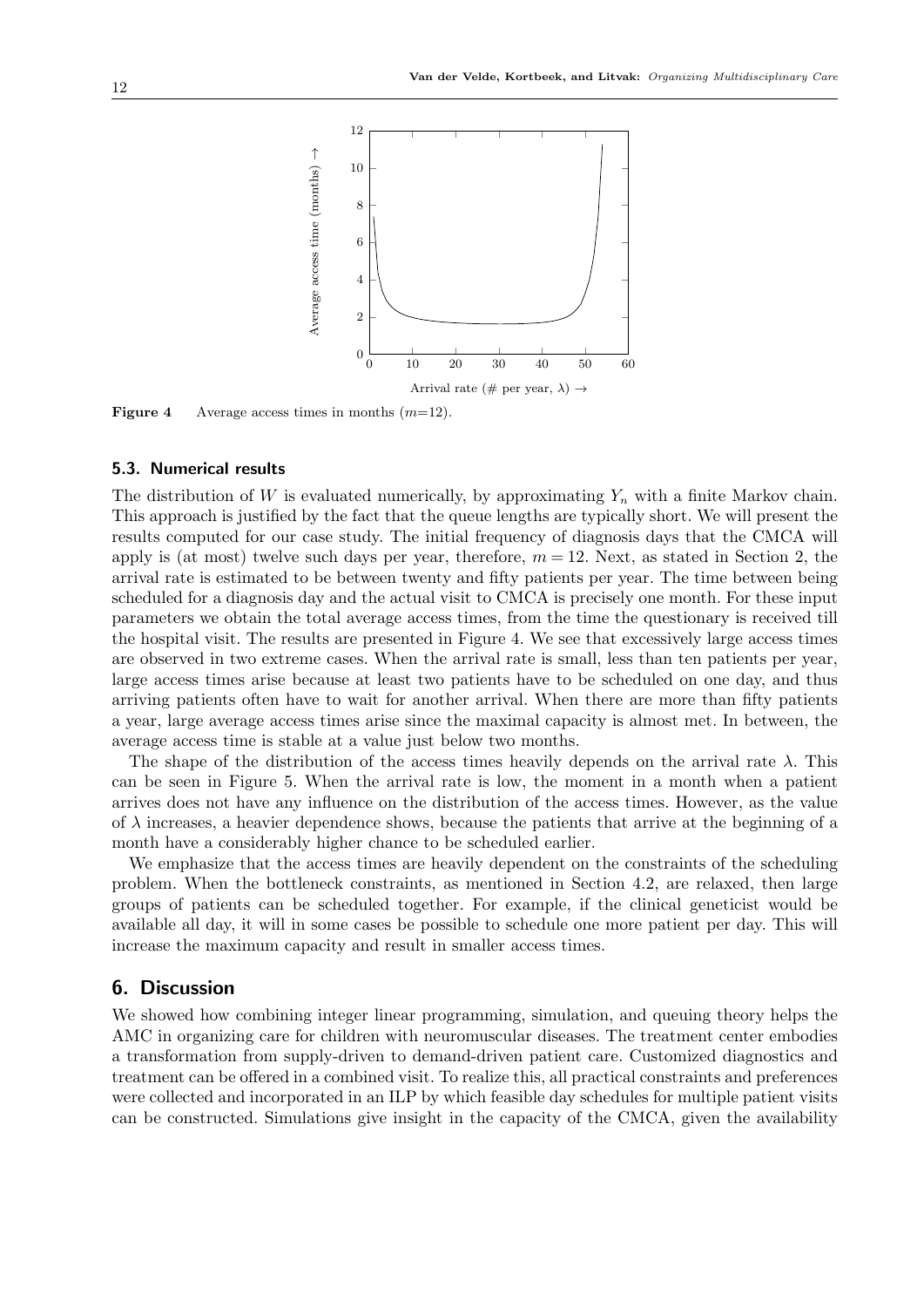

**Figure 5** Distributions of access times  $(m=12)$ .

of staff and equipment and estimates on patient demand in the number of arrivals and required appointments. Finally, a Markov model predicts the access time distributions for diagnostic patients based upon the simulation outcomes.

Formulating the day scheduling model was an iterative process, intensively involving the clinicians. Results on initial formulations predicted very long patient access times. Presenting these results to the clinicians, yielded that some highly restricting constraints were loosened or deleted. For example, there was a constraint that the physicians were to have at least two appointments per day. Thus, only patients with the same needs could be scheduled together, resulting in long access times. Another example, where the AMC still struggles with, is the choice whether the MTM should start at a fixed time or not. Although a fixed time is preferred by the clinicians, from a patient's point of view, based on the experimentation outcomes, we strongly recommend it to be flexible. We believe that the benefit of quantitative analysis in such a 'negotiation' process is that it rationalizes the process of realizing a good trade-off between interests of clinicians and patients.

The main limitation of our study is the availability of accurate data. Since the center just opened its doors, no historical data was available besides data on realizations of how the treatment was previously delivered by different outpatient clinics. Having a focused care center may increase the attractiveness for patients to come to the AMC, which makes predictions on the number of patient arrivals highly uncertain. In addition, patient type mix and required appointments could only be estimated from physician's expert opinions and data on the former patient population. Therefore, we recommend the center to constantly monitor its operations, and to regularly repeat the analysis so to reconsider both the frequency of carrying out treatment days and the staff/equipment availability during a treatment day.

Several aspects have not been included in the study. For example, in a hospital there is often a problem of a no-show and appointments running late. A patient has to know several days in advance whether he has to come to the hospital. So in case a patient does not show up, it will not be possible to select a patient that could not be scheduled primarily. However, our methods allow to tighten the schedule by running the planning algorithm again with the reduced patient set.

In this paper, we have considered the first-come-first-serve discipline for patients to be admitted from the waiting list. There might be a discipline which gives a better performance, if such a discipline increases the number of patients that can be seen on one day. Investigating the existence of such a policy might be an interesting direction for future research. However, when changing the service discipline, the justification for the assumption of independence between the batches of patients scheduled on consecutive treatment days has to be reconsidered. Also, the issue of practical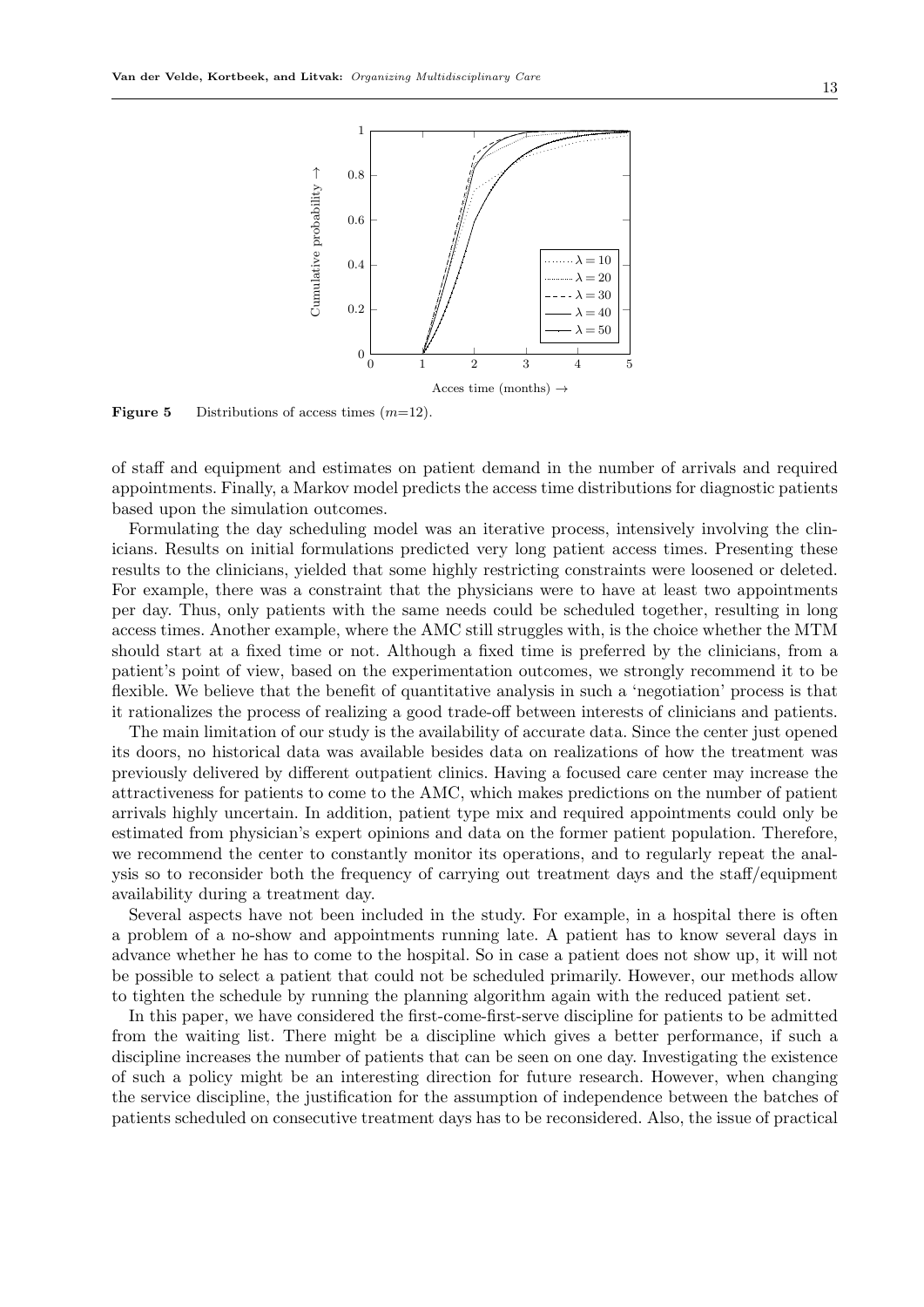acceptance needs to be addressed, since it questionable how clinically acceptable it would be to not admit the patient that has been on the waiting list the longest.

The first patients visited the CMCA in January 2011 in a pilot phase of the entire treatment concept. During this pilot phase, the nurse practitioner enters the needs of the patients in an Excel sheet. Given a set of patients with prescribed consultations and examinations, and the availabilities of the staff and equipment, the optimal schedule is determined using AIMMS. This is not the desired ultimate state, since it still requires copying the resulting appointments in the electronic agenda system by hand. Also, the AMC strongly opposes the implementation of different software tools in different parts of the hospital, to prevent the maintenance and support task of ICT department to become inefficient if not impossible. Therefore, the scheduling algorithm is intended to be incorporated in the new hospital-wide electronic agenda system that is currently under construction. For such a system, it will be required to be able to communicate with an ILP solver, which will be a main challenge for the ICT design. Modern ICT systems for hospital organization increasingly often embrace OR/MS solutions, in particular, in capacity evaluation and appointment scheduling. In the near future, advanced qualitative schemes, as the one described in this article, should become a standard part of hospitals' integral ICT support, for transparent and efficient planning of high quality care.

## Acknowledgments

1.First, we would like to thank Ellen Dibbits and Bert Kiewiet for joining in the initial phase of this study. Next, we thank Gerhard Post for his input in formulating and implementing the ILP. Finally, we thank Liesbeth Flippo for being the interface in the communication with the involved clinicians.

2. This research is supported by the Dutch Technology Foundation STW, applied science division of NWO and the Technology Program of the Ministry of Economic Affairs.

#### Appendix A: Mathematical formulation

This appendix contains the mathematical formulation of the ILP described in Section 4.1.

#### Variables and Parameters

Recall from (1) that the decision variables are denoted by  $z_{j,p,s,t} \in \{0,1\}$ , that equals one if patient j has an appointment with resource s for procedure p starting at time slot t. Besides that, we use several other variables and parameters. As soon as a variable or parameter is used for the first time, it will be introduced briefly. A complete list of sets, indices, variables, parameters and their properties can be found in Tables 5 and 6.

## **Constraints**

In the ILP, several types of constraints are considered. We distinguish: constraints on the selection of patients, basic planning constraints, precedence constraints, appointment constraints, MTM constraints, and defining constraints. Below each constraint is presented in detail.

| Table 5<br>Sets and<br>indices ILP. |                                                   |                                        |  |  |  |
|-------------------------------------|---------------------------------------------------|----------------------------------------|--|--|--|
| $\operatorname{Set}$                | Description Index                                 |                                        |  |  |  |
| $\cdot$ I<br>P<br>S<br>T            | patients<br>procedures<br>resources<br>time slots | $\boldsymbol{\eta}$<br>p, p'<br>S<br>Ŧ |  |  |  |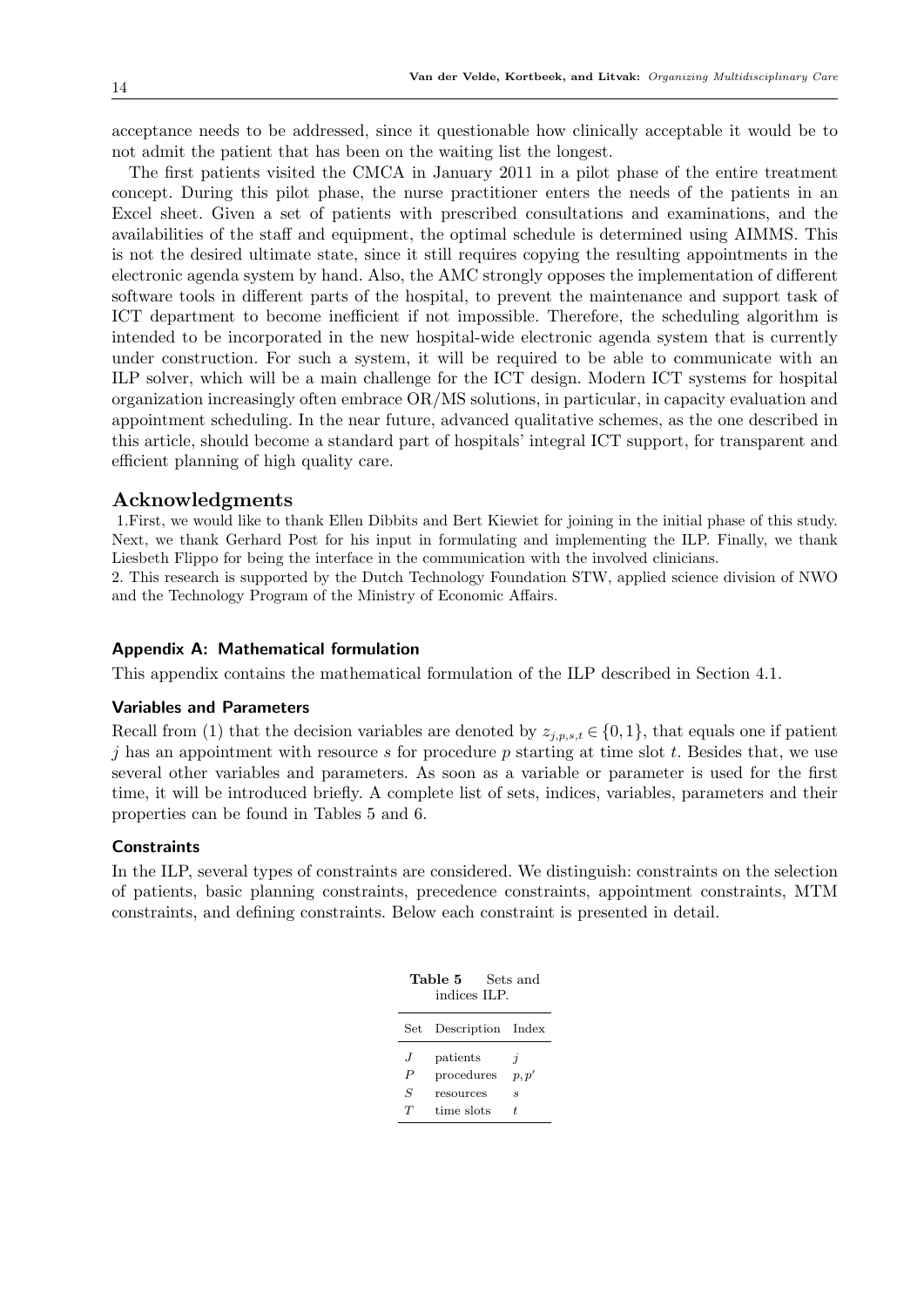| Notation                         | Description                                                                                                                                |
|----------------------------------|--------------------------------------------------------------------------------------------------------------------------------------------|
| Binary parameters                |                                                                                                                                            |
| $Q_{s,p}$                        | 1 if resource $s$ is qualified to perform procedure $p$                                                                                    |
| $A_{s,t}$                        | 1 if resource $s$ is available in time slot $t$                                                                                            |
| $C_{p,p'}$                       | 1 if procedures $p$ and $p'$ can be performed simulteneously                                                                               |
| $H_{p,p'}$                       | 1 if procedure $p$ has to be performed before procedure $p'$                                                                               |
| $N_{j,p}$                        | 1 if patient $j$ needs to undergo procedure $p$                                                                                            |
| $E_{j,p}$                        | 1 if appointment $p$ is necessary for patient $j$                                                                                          |
| Integer parameters               |                                                                                                                                            |
| $F_{p,p^{\prime}}$               | minimal number of time slots before start of procedure $p'$ after start of $p$                                                             |
| $t_{MTM}$                        | starting time slot of the MTM                                                                                                              |
| $p_{MTM}$                        | procedure number of the MTM                                                                                                                |
| $L_{j,p}$                        | number of time slots that procedure p takes for patient j. $L_{j,p} = 0$ indicates that<br>procedure $p$ is not required for patient $j$ . |
| $m_i$                            | maximum number of appointment time slots patient $j$ can handle on a day                                                                   |
| $d_i$                            | number of treatment days over which the appointments of patient j may be spread                                                            |
| $O_j$                            | maximum number of desired appointments that patient $j$ is allowed to skip in a<br>partial visit                                           |
| Real parameters                  |                                                                                                                                            |
| $u_s$                            | relative weight of idle time of staff member s                                                                                             |
| $k_i$                            | relative weight of patient $j$                                                                                                             |
| Binary variables                 |                                                                                                                                            |
| $z_{j,p,s,t}$                    | 1 if patient $j$ has an appointment with resource $s$ for procedure $p$ starting at time<br>slot $t$                                       |
| $x_{j,p,t}$                      | 1 if patient j has an appointment for procedure p starting at time slot $t$                                                                |
| $g_j$                            | 1 if patient $j$ has a complete visit                                                                                                      |
| $e_j$                            | 1 if patient $j$ has a partial visit                                                                                                       |
| $b_{j,t}$                        | 1 if patient $j$ has an appointment at time slot $t$                                                                                       |
| $c_{i,p,p'}$                     | 1 if patient j has both appointments $p$ and $p'$ scheduled                                                                                |
| General integer variables        |                                                                                                                                            |
| $y_j^{min}$                      | first time slot at which patient $j$ has an appointment                                                                                    |
| $y_j^{max}$                      | last time slot at which patient $j$ has an appointment                                                                                     |
| $y_s^{min}$                      | first time slot at which staff member s has an appointment                                                                                 |
| $y_{\scriptscriptstyle s}^{max}$ | last time slot at which staff member s has an appointment                                                                                  |

Table 6 Parameters and variables ILP.

**Selection of patients.** A patients has most of his appointments, all of them, or none. He or she thus has a complete visit, a partial visit, or is not scheduled. We denote by  $g_j$  and  $e_j$  the binary variables that indicates whether a patient has, respectively, a complete visit  $(g_j = 1)$  or a partial visit  $(e_j = 1)$ . If  $d_j > 1$  then only complete visit is allowed, which will be guaranteed by (17). A patient may only have a partial visit if  $d_j = 1$ . Thus, we only define the variable  $e_j$  for patients that have  $d_j = 1$ . A patient cannot have a partial and complete visit at the same time, therefore we have:

$$
g_j + e_j \le 1, \quad \text{for all } j. \tag{4}
$$

The number of desired appointments that can be skipped is patient specific. This is given by  $o_j$ . The binary parameter  $N_{j,p}$  denotes whether patient j needs procedure p or not. Denote by the binary  $x_{j,p,t}$  whether patient j has an appointment for procedure p starting at time slot t or not.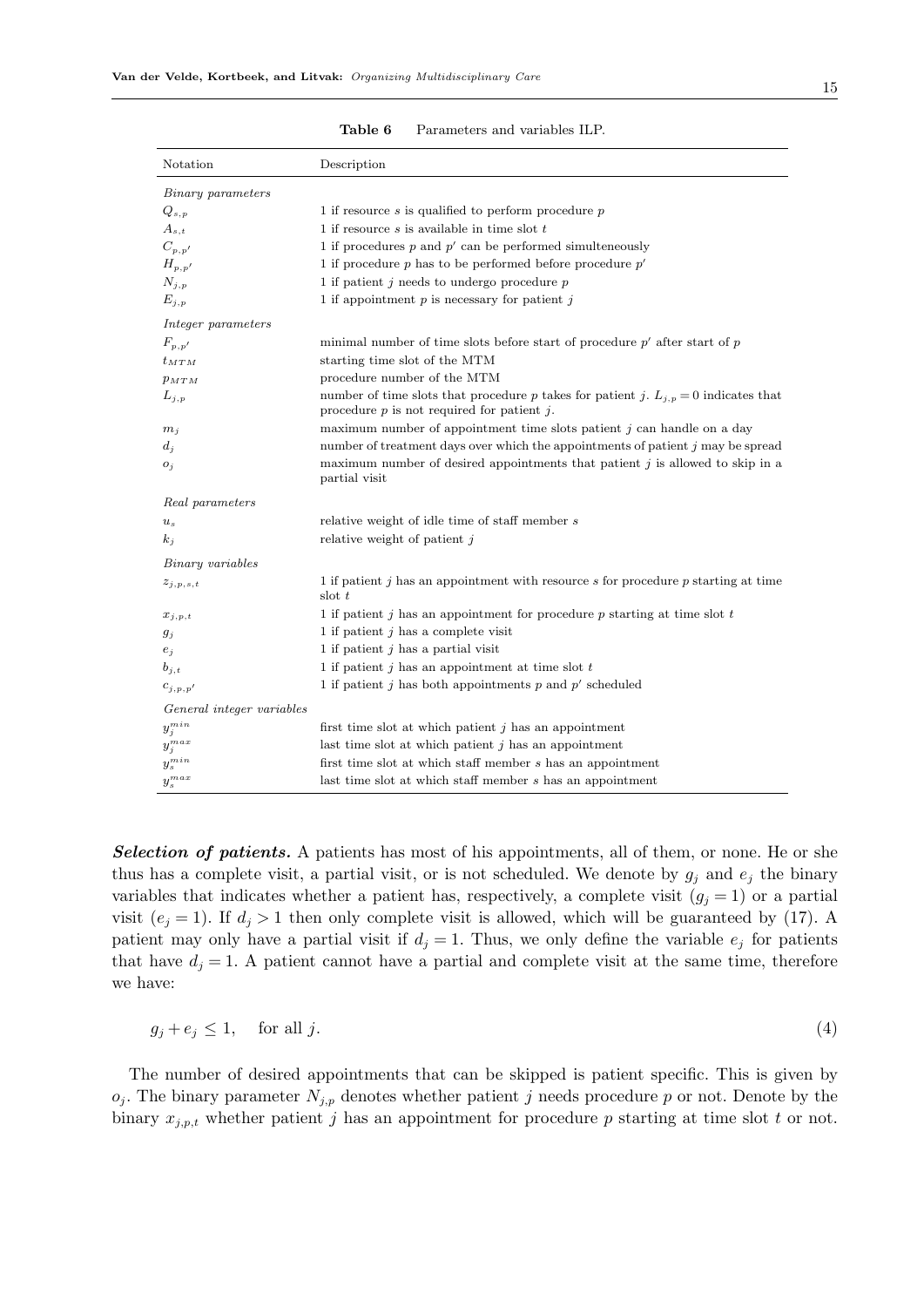The next constraint only needs to be satisfied if patient  $j$  has a partial visit, thus we formulate it as a big-M constraint (28) where  $M_1 = |P|$  satisfies:

$$
M_1 \cdot (1 - e_j) + o_j + \sum_{p,t} x_{j,p,t} \ge \sum_p N_{j,p}, \quad \text{for all } j.
$$
 (5)

At least two patients should be scheduled on a treatment day, otherwise it is cancelled:

$$
\sum_{j}(g_j + e_j) \ge 2. \tag{6}
$$

Patients are scheduled according to the first-come-first-served discipline:

$$
g_j + e_j \ge g_{j'} + e_{j'}, \quad \text{for all } j, j' \in J \text{ such that } j < j'. \tag{7}
$$

**Basic planning constraints.** A patient gets each treatment at most once. Denote by  $L_{j,p}$  the number of time slots patient j needs to undergo procedure p. If  $L_{i,p} = 0$ , the patient does not need the procedure. Thus, we get the following constraint:

$$
\sum_{t} x_{j,p,t} \le 1, \quad \text{for all } j, p \text{ such that } L_{j,p} > 0. \tag{8}
$$

A treatment is carried out by a resource that has the necessary qualifications. Denote by the binary  $Q_{s,p}$  whether resource s is qualified to perform procedure p. Each scheduled procedure should have a qualified resource performing it at the intended time. This constraint, in (9), holds for all procedures except the MTM, for which we have a separate set of constraints. Furthermore, (9) in combination with (8) ensures that no dummy appointments are scheduled to reduce the idle time of staff members:

$$
\sum_{s} z_{j,p,s,t} \cdot Q_{s,p} = x_{j,p,t}, \quad \text{for all } i, j, p \text{ such that } p \neq p_{MTM} \text{ and } L_{j,p} > 0.
$$
 (9)

A resource can only be scheduled at one place at the time and only if the resource is available for the CMCA. Denote by the binary  $A_{s,t}$  whether resource s is available for the CMCA at time t. Recall that we have defined the starting time of an appointment with  $z_{j,p,s,t}$  and the length with  $L_{j,p}$ , so for each time slot we have to look in the past whether an appointment has started which is not yet finished at the moment:

$$
\sum_{j,p} \sum_{t'=t-L_{j,p}+1}^{t} z_{j,p,s,t'} \le A_{s,t}, \quad \text{for all } s, t.
$$
 (10)

**Precedence constraints.** Some treatments have to be performed before others. For example, the intake appointment of the patient should be before all other appointments of the day. Denote with the binary  $H_{p,p'}$  whether procedure p should be performed before procedure p' in case a patient needs both procedures. Since the constraint only holds for appointments  $p, p'$  that are both scheduled, we introduce the binary variable  $c_{j,p,p'}$  which is one if both p and p' are scheduled for patient  $j$ . This variable is only relevant when both procedures are needed by the patient and there is a precedence constraint. The following constraint ensures  $c_{i,p,p'} = 1$  when both procedures are needed:

$$
\sum_{t} (x_{j,p,t} + x_{j,p',t}) - 1 \le c_{j,p,p'}, \quad \text{for all } j, p, p' \text{ such that } H_{p,p'} = 1, L_{j,p} > 0, L_{j,p'} > 0. \tag{11}
$$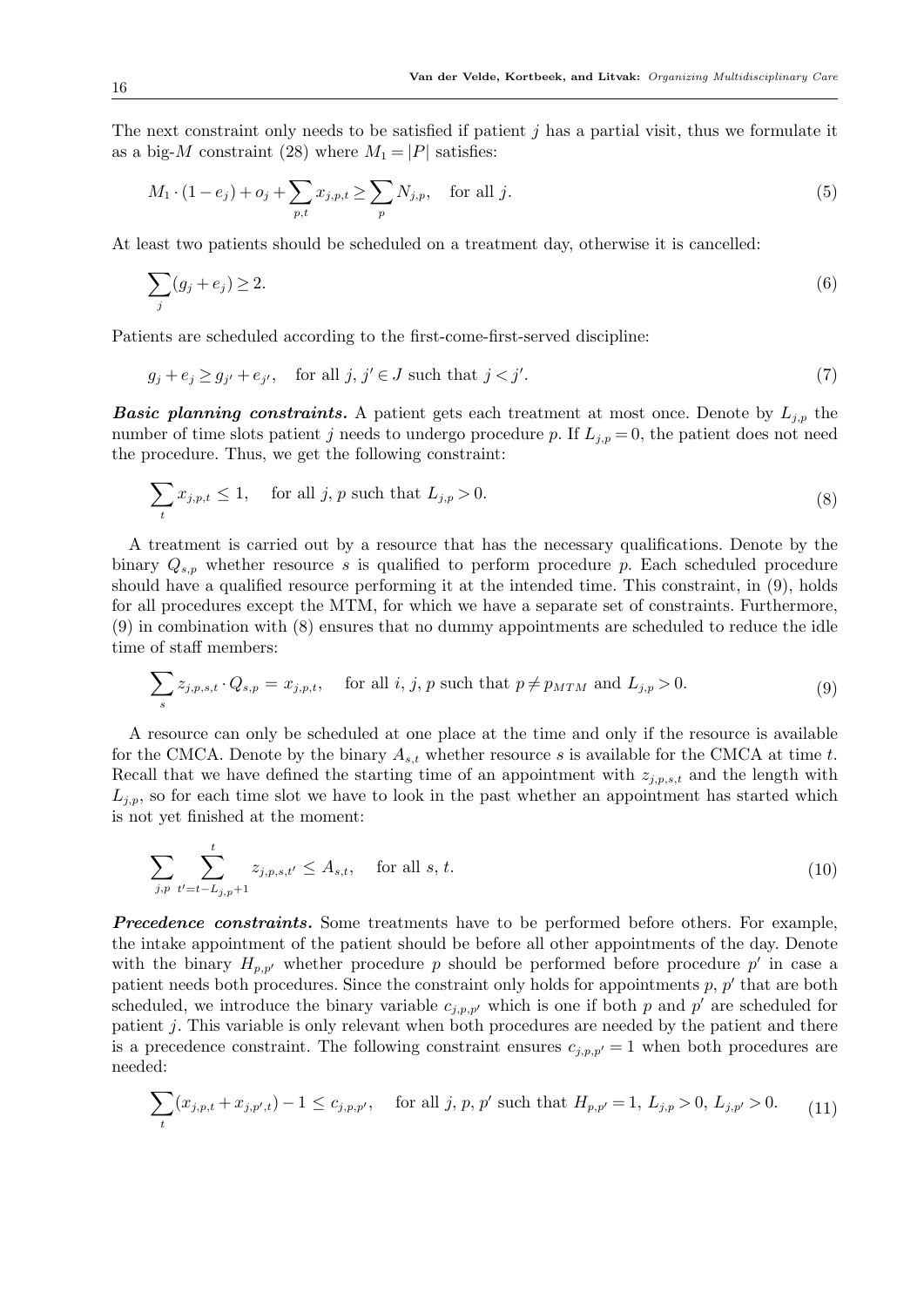Now we can formulate the precedence constraint, in combination with the constraint on a minimum amount of time between the starting times of some combinations of treatments. This minimum amount of time slots is denoted by  $F_{p,p'}$ . The big-M formulation ensures the constraint is always satisfied when  $c_{j,p,p'} = 0$ . In this constraint, a value of  $M_2 = 3 \cdot |T|$  suffices:

$$
\sum_{t} t \cdot (x_{j,p',t} - x_{j,p,t}) - L_{j,p} - F_{p,p'} + (1 - c_{j,p,p'}) \cdot M_2 \ge 0,
$$
\n
$$
\text{for all } j, p, p' \text{ such that } H_{p,p'} = 1, L_{j,p} > 0, L_{j,p'} > 0.
$$
\n
$$
(12)
$$

CMCA appointment constraints. A patient can get some of his treatments simultaneously. Denote by the binary  $C_{p,p'}$  whether the procedures p and p' can be carried out for the same patient at the same time. The next constraint checks, for each time slot and each combination of appointments, whether they are being performed or not. This is only relevant if the two procedures cannot be performed concurrently, and a qualified resource should be available. This is not relevant for the MTM, since patients are not present there.

$$
\sum_{t'=t-L_{j,p}+1}^{t} x_{j,p,t} + \sum_{t'=t-L_{j,p'}+1}^{t} x_{j,p',t} \le 1, \quad \text{for all } j, p, p', t \text{ such that } (13)
$$
  

$$
C_{p,p'} = 0, p > p', \sum_{s} A_{t,k} \cdot (Q_{p,s} + Q_{p',s}) > 0, p \ne p_{MTM}, p' \ne p_{MTM}.
$$

A patient needs a time to rest. Therefore, in the span of three hours, there is at least half an hour free from appointments. These breaks should have the length of at least one quarter of an hour. Denote by the binary variable  $b_{i,t}$  whether patient j has an appointment at time t or not. In this variable, the MTM is not considered as an appointment because the patient is not present at the MTM. With time slots of fifteen minutes, this gives the following constraint:

$$
\sum_{t'=t}^{t+11} b_{j,t} \le 10, \quad \text{for all } j, t. \tag{14}
$$

Note that when time slots have a different length, constraint (14) is easily adjusted to ensure the patient has enough time to rest. However, an additional constraint will be neccesary to ensure each break is at least fifteen minutes long.

Some appointments are obligatory: the 'necessary' appointments. If these are not scheduled, the patient cannot visit the CMCA. Denote by the binary  $E_{j,p}$  whether an appointment is necessary or not. Thus, for all appointments that are necessary, we require:

$$
g_j + e_j \le \sum_t x_{j,p,t}, \quad \text{for all } j, t \text{ such that } E_{j,p} = 1. \tag{15}
$$

**Patient specific constraints.** A patient gets no more treatment time than he can handle on a day. Denote by  $m_i$  the maximum number of time slots of appointments that patient j can have on one treatment day. Then we have the following constraint:

$$
\sum_{t} b_{j,t} \le m_j, \quad \text{for all } j. \tag{16}
$$

Sometimes appointments of a patients have to be spread over several days because of the requirements of the patient. The number of treatment days a patient j has left is given by  $d_i$ . However, an appropriate fraction of appointment time should be scheduled on the first treatment day in order to avoid scheduling problems on later treatment days. Thus we have:

$$
g_j \cdot \sum_{p \neq p_{MTM}} L_{j,p} \le d_j \sum_t \sum_{p \neq p_{MTM}} x_{j,p,t} \cdot L_{j,p}, \quad \text{for all } j.
$$
 (17)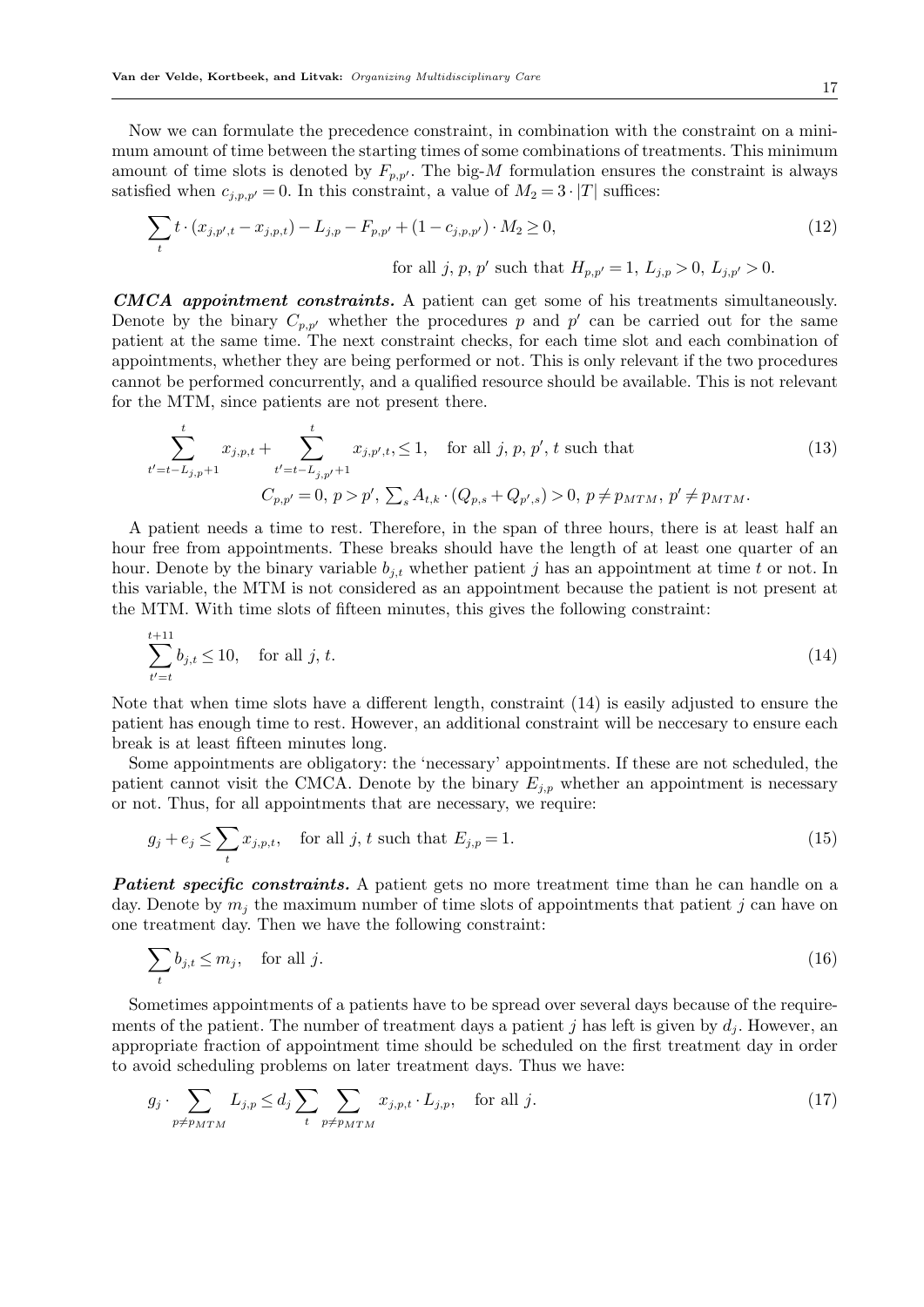Multidisciplinary Team Meeting constraints. We schedule the MTM as one appointment for all patients. Using precedence constraints below, we will ensure the length of the MTM is correct. The core team members are formally assigned to the first patient:

$$
\sum_{s} z_{j,p,s,t} = x_{j,p,t} \cdot \sum_{s} Q_{p,s} \quad \text{for all } t, \ p = p_{MTM}, \ j = 1.
$$
 (18)

Now we define the precedence constraints for the MTM. Some of the appointments must be finished before the MTM. Thus, we define a constraint similar to (12):

$$
\sum_{t} t \cdot (x_{j',p',t} - x_{j,p,t}) - L_{j,p} - F_{p,p'} + (1 - c_{j,p,p'}) \cdot M_2 \ge 0,
$$
  
for all  $j, j', p, p'$  such that  $H_{p,p'} = 1, L_{j,p} > 0, p' = p_{MTM}.$  (19)

Some appointments can start only after the MTM. The length of the MTM for scheduled patient j is  $(g_j + e_j) \cdot L_{j,p_{MTM}}$ . This yields a constraint similar to (19):

$$
\sum_{t} t \cdot (x_{j,p,t} - x_{j',p',t}) - \sum_{j''} L_{j'',p'} \cdot (g_{j''} + e_{j''}) - F_{p,p'} + (1 - \sum_{t} x_{j',p',t}) \cdot M_2 + (1 - \sum_{t} x_{j,p,t}) \cdot M_2 \ge 0,
$$
\n(20)

for all 
$$
j, j', p, p'
$$
 such that  $p' = p_{MTM}, L_{j,p'} > 0, H_{p',p} = 1.$  (21)

Sometimes it is desirable to always start the MTM at a fixed time. Denote by  $t_{MTM}$  the time slot in which the MTM should start. Then we obtain a constraint for the starting time of each MTM appointment:

$$
\sum_{t} x_{j,p,t} = t_{MTM}, \text{for all } j, p = p_{MTM}.
$$
\n
$$
(22)
$$

Defining constraints. This group of constraints determines the starting and the end times of the patients and staff members. Denote by  $y_j^{min}$  the first time slot when patient j has an appointment. We have to take into account only those appointments that are actually planned, so we construct a big-M constraint. Here  $M_3 = |I|$  is sufficient:

$$
y_j^{min} \le M_3 + (t - M_3) \cdot x_{j, p, t}, \quad \text{for all } j, p, t \text{ such that } p \ne p_{MTM}.
$$
 (23)

The last time slot when patient j has an appointment,  $y_j^{max}$ , is determined by the following constraint:

$$
y_j^{max} \ge (t + L_{j,p}) \cdot x_{j,p,t}, \quad \text{for all } j, p, t \text{ such that } p \ne p_{MTM}.
$$
 (24)

Note that when patient j is not planned,  $y_j^{min}$  and  $y_j^{max}$  can take any integer value in the interval  $[0, \ldots, |T|].$ 

In a similar fashion we can derive the minimum and maximum values for staff members:

$$
y_s^{min} \le M_3 + (t - M_3) \cdot z_{j, p, s, t}, \quad \text{for all } j, p, s, t;
$$
 (25)

$$
y_j^{max} \ge (t + L_{j,p}) \cdot z_{j,p,s,t}, \quad \text{for all } j, p, s, t. \tag{26}
$$

The next constraint determines whether a patient has an appointment at a certain time or not, recall that this is denoted by the binary variable  $b_{i,t}$ . The following constraint forces  $b_{i,t} = 1$  when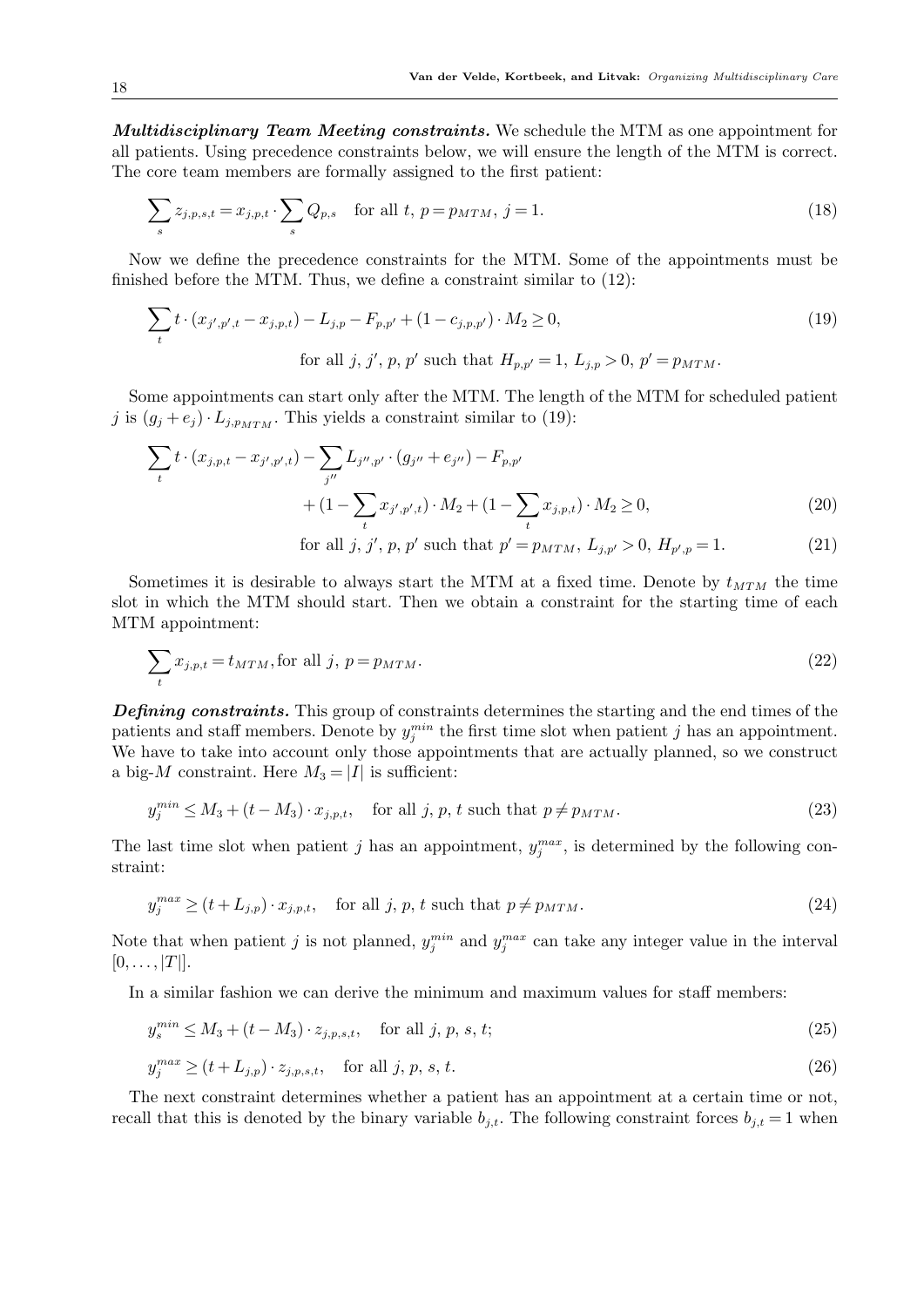a patient has an appointment. Since a patient can have multiple appointments at one time slot,  $M_4 = |P|$  satisfies the following inequality:

$$
\sum_{p \neq p_{MTM}} \sum_{t'=t-L_{j,p}+1}^{t} x_{j,p,t'} \leq M_4 \cdot b_{j,t}, \quad \text{for all } j, t. \tag{27}
$$

The following constraint ensures  $b_{j,t} = 0$  whenever patient j has no appointment at time t:

$$
b_{j,t} \le \sum_{p \ne p_{MTM}} \sum_{t'=t-L_{j,p}+1}^{t} x_{j,p,t'}, \quad \text{for all } j, t.
$$
 (28)

## Objective function

The objective function consists of several parts.

Maximize the number of patients that have a complete visit. Denote by  $k_i$ , the relative weight of patient  $j$ . Then we want to maximize the following expression:

$$
\sum_{j} g_j \cdot k_j. \tag{29}
$$

Maximize the number of patients that have a partial visit. This expression is similar to (29):

$$
\sum_{j} e_j \cdot k_j. \tag{30}
$$

Maximize the treatment time of all scheduled patients. Note that constraint (8) ensures that no dummy appointments are being scheduled. We wish to maximize the total length of all scheduled appointments, so if e.g. two appointments with lengths  $L_{j,p}$  and  $L_{j,p'}$  are scheduled at the same time then we need to add  $L_{j,p} + L_{j,p'}$  to the total treatment time. Thus, we want to maximize:

$$
\sum_{j,p,t} x_{j,p,t} \cdot L_{j,p}.\tag{31}
$$

Minimize the idle time in the schedules of the staff. We have already defined the starting and end times of a staff member. Since the idle time of some staff members (or resources) might be more important than that of others, we assign a relative weight  $u<sub>s</sub>$  to the idle time of staff member (or resource) s. Thus, we wish to minimize the following expression:

$$
\sum_{s} u_s \cdot (y_s^{max} - y_s^{min} - \sum_{j,p,t} z_{j,p,s,t} \cdot L_{j,p}).
$$
\n(32)

Minimize the idle time in the schedules of the patients. It is assumed that this is equally important for all patients. Note that constraint (14) ensures that each patient has enough time to rest. Then the total idle time of the patients equals to

$$
\sum_{j} \left( y_j^{max} - y_j^{min} - \sum_t b_{j,t} \right). \tag{33}
$$

The expressions  $(29)$ – $(33)$  contribute to the objective function, each having its own relative importance. The coefficients determining the relative importance are given by  $\alpha$ ,  $\beta$ ,  $\gamma$ ,  $\delta$  and  $\epsilon$ . Thus, we obtain the following objective function:

$$
\max \qquad \alpha \cdot (29) + \beta \cdot (30) + \gamma \cdot (31) - \delta \cdot (32) - \epsilon \cdot (33). \tag{34}
$$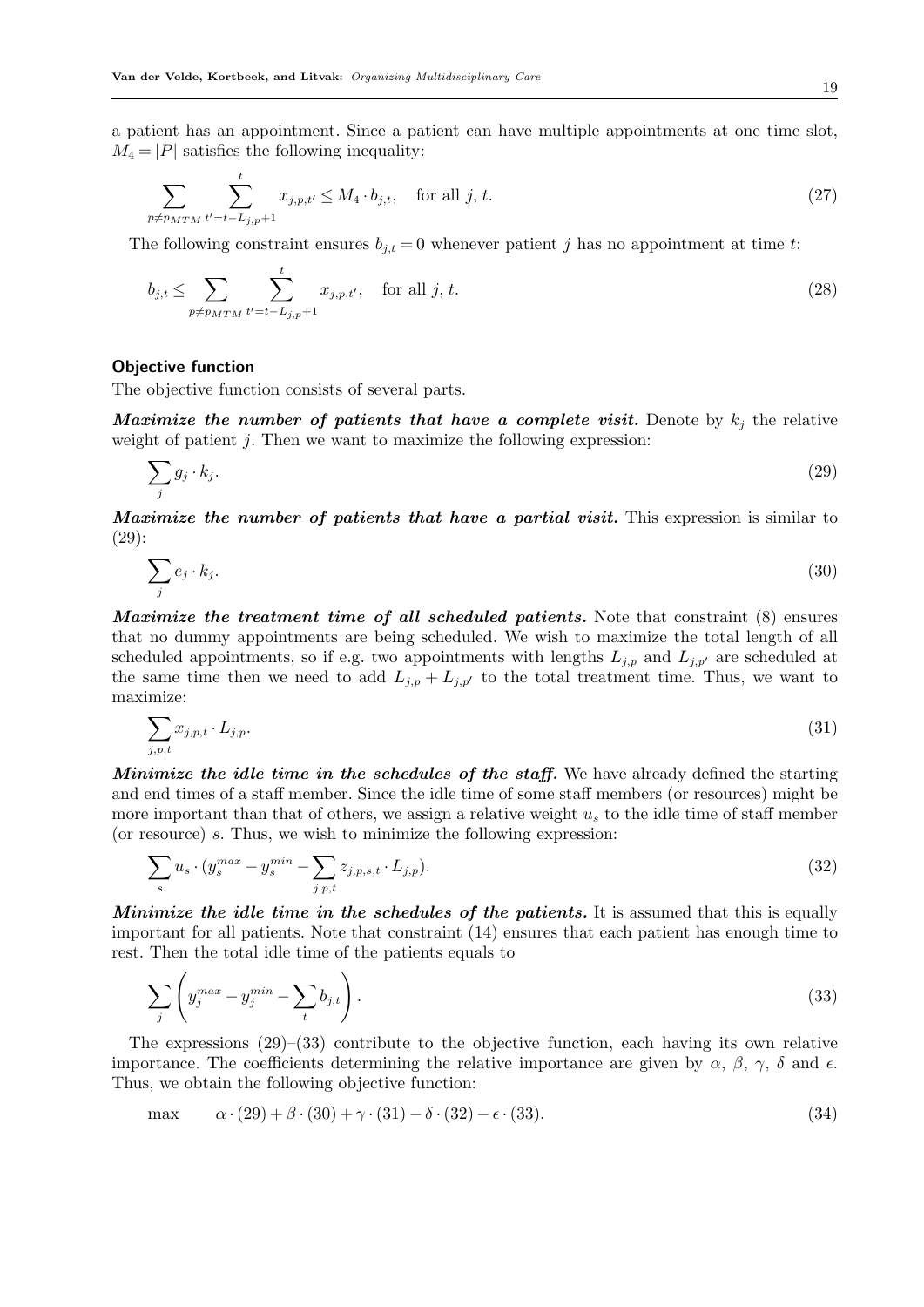#### Appendix B: Derivation of the waiting time distribution  $W$

In this appendix we derive the stationary distribution of the stationary waiting time  $W$  defined in Section 5.2.

First, we write the transition probabilities for  $Y_n$ . From (3), by conditioning on  $[Q_n = q]$  and noting that  $P(B_n = q - i | Q_n = q) = 0$  whenever  $q - i < 0$ , we obtain:

$$
P(Y_{n+1} = i | Y_n = j) = \sum_{q = \max(i,j)}^{\infty} P(B_n = q - i | Q_n = q) \cdot P(Q_n = q).
$$

Next, using (2) we get:

$$
P(Y_{n+1} = i | Y_n = j) = \sum_{q = \max(i,j)}^{\infty} P(B_n = q - i | Q_n = q) \cdot P(A_n = q - j)
$$

From the transition probabilities above we determine the stationary distribution Y of  $Y_n$ . In the case study, we obtain an approximation for the stationary distribution. To this end, we bound the maximal value of  $Y_n$  with some large number N so that  $P[Y \geq N]$  is sufficiently close to zero. Then the stationary distribution for the bounded chain is computed by numerically solving the balance equations. Finally, we approximate Y with the stationary distribution of the bounded Markov chain, and use  $P[Y_n = k] = 0$  when  $k \geq N$ .

Now our goal is to derive the stationary waiting times. To this end, denote by  $P(W \in \mathcal{A}|Y = i)$ the stationary probability that waiting time of an arriving patient is the number in a set  $\mathcal{A} \subset$  $\{0, 1, \ldots\}$ , provided that there were  $i = 0, 1, \ldots$  waiting patients at the beginning of the time slot of the arrival. Consider the sequence of time periods n such that  $[Y_n = i]$ . The distribution of the waiting times of the  $A_n$  patients arriving in such time period is completely defined by  $Y_n$ . Thus, given  $Y_n$ , these waiting times are independent of the waiting times of the patients arriving in the other time periods. Denote by  $A_n^{(k)}$  the number of patients that have arrived in time period n and have to wait  $k$  time slots before being scheduled. Then using the renewal reward theory we write:

$$
P(W=k|Y=i) = \frac{\mathbb{E}[A_n^{(k)}|Y_n=i]}{\mathbb{E}[A_n|Y=i]} = \frac{\mathbb{E}[A_n^{(k)}|Y_n=i]}{\mathbb{E}[A_n]} = \frac{\mathbb{E}[A_n^{(k)}|Y_n=i]}{\lambda/m}.
$$
\n(35)

Let us now define the probability  $P(W \geq 1 | Y = i)$ . From (35) it follows that

$$
P(W \ge 1 | Y = i) = \frac{\mathbb{E}[A_n - A_n^{(0)} | Y_n = i]}{\lambda / m},
$$
\n(36)

where for the numerator we write

$$
\mathbb{E}[A_n - A_n^{(0)} | Y_n = i, A_n = k_n] = \sum_{b_n=0}^{i+k_n} P(B_n = b_n | Q_n = i + k_n)
$$
  
 
$$
\times \mathbb{E}[A_n - A_n^{(0)} | Y_n = i, A_n = k_n, B_n = b_n],
$$
 (37)

and for the last component above holds:

$$
\mathbb{E}[A_n - A_n^{(0)}|Y = i, A_n = k_n, B_n = b_n] = \min\{k_n, i + k_n - b_n\}.
$$
\n(38)

Using (36) – (38) the probability  $P(W \ge 1 | Y = i)$  can be directly computed.

Similarly, we can write the expression for  $P(W \ge 2|Y = i)$ . Note that sometimes a patient has to wait longer because there are not enough patients on the list to form a batch of minimal size.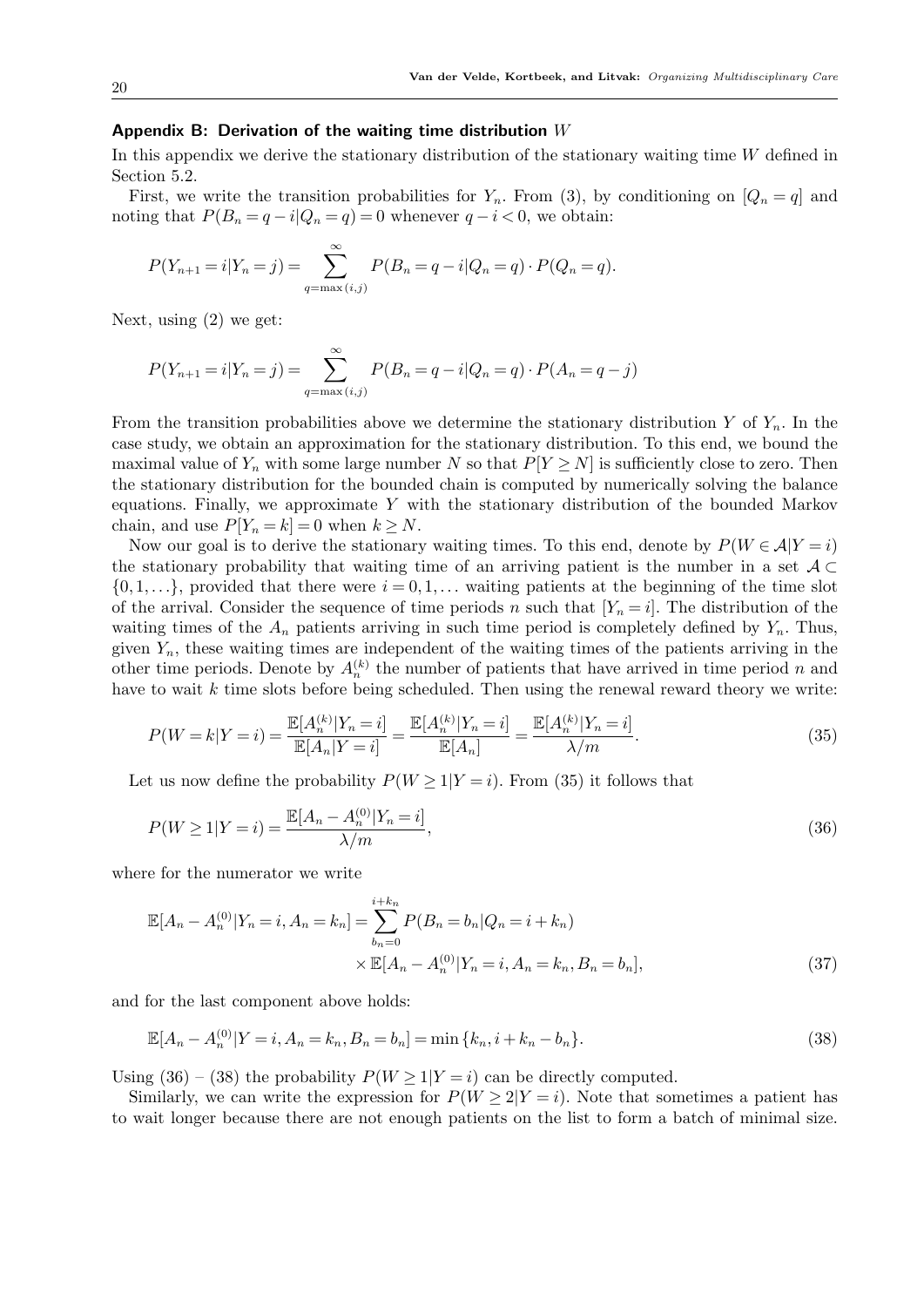Thus, the waiting times of patients arriving in time slot  $n$  depend also on the arrivals in time slot  $n+1$ . Specifically, we derive the following:

$$
P(W \ge 2|Y = i) = \frac{m}{\lambda} \sum_{k_n=0}^{\infty} P(A_n = k_n) \sum_{b_n=0}^{i+k_n} P(B_n = b_1 | Q_n = i + k_n)
$$
  
 
$$
\times \mathbb{E}[A_n - A_n^{(0)} - A_n^{(1)} | Y = i, A_n = k_n, B_n = b_n],
$$

where

$$
\mathbb{E}[A_n - A_n^{(0)} - A_n^{(1)} | Y = i, A_n = k_n, B_n = b_n] = \sum_{k_{n+1}=0}^{\infty} P(A_{n+1} = k_{n+1})
$$
  

$$
\times \sum_{b_{n+1}=0}^{i+k_n+k_{n+1}+b_n} P(B_{n+1} = b_{n+1} | Q_{n+1} = i + k_n + k_{n+1} + b_n)
$$
  

$$
\times \mathbb{E}[A - A^{(0)} - A^{(1)} | Y = i, A_n = k_n, B_n = b_n, A_{n+1} = k_{n+1}, B_{n+1} = b_{n+1}],
$$

and

$$
\mathbb{E}[A_n - A_n^{(0)} - A_n^{(1)} | Y = i, A_n = k_n, B_n = b_n, A_{n+1} = k_{n+1}, B_{n+1} = b_{n+1}]
$$
  
= max {0, min {k<sub>n</sub>, i + k<sub>n</sub> - b<sub>n</sub> - b<sub>n+1</sub>}}.

In a similar fashion, we derive  $P(W \ge k | Y = i)$  for  $k = 3, 4, \dots$  Finally,  $P(W = 0 | Y = i) = 1 P(W \ge 1 | Y = i).$ 

To complete the derivation, we assume that the system functions in a stationary regime, and we use the full probability formula, where the exchange of the limit and the summation is justified by the dominated convergence theorem:

$$
P(W \ge k) = \sum_{i=0}^{\infty} P(Y = i) P(W \ge k | Y = i), \quad k = 0, 1, \dots
$$

# References

- [1] N. Bailey. On queueing processes with bulk service. *Journal of the Royal Statistical Society Series B (Methodological)*, 189(1):80–87, 1954.
- [2] A. Braaksma and N. Kortbeek. Integral multidisciplinary rehabilitation planning. *Technical report, University of Twente, submitted to HCMS, available on request*, 2012.
- [3] H. Bruneel and I. Wuyts. Analysis of discrete-time multiserver queueing models with constant service times. *Operations Research Letters*, 15(5):231–236, 1994.
- [4] T. Cayirli and E. Veral. Outpatient scheduling in health care: a review of literature. *Production and Operations Management*, 12(4):519–549, 2003.
- [5] M. Chaudhry, B. Madill, and G. Briere. Computational analysis of steady-state probabilities of  $M|G^{a,b}|1$ and related nonbulk queues. *Queueing systems*, 2(2):93–114, 1987.
- [6] C. Chien, Y. Huang, and C. Hu. A hybrid approach of data mining and genetic algorithms for rehabilitation scheduling. *International Journal of Manufacturing Technology and Management*, 16(1-2):76–100, 2009.
- [7] C. Chien, F. Tseng, and C. Chen. An evolutionary approach to rehabilitation patient scheduling: A case study. *European Journal of Operational Research*, 189(3):1234–1253, 2008.
- [8] D. Conforti, F. Guerriero, and R. Guido. Optimization models for radiotherapy patient scheduling. *4OR: A Quarterly Journal of Operations Research*, 6(3):263–278, 2008.